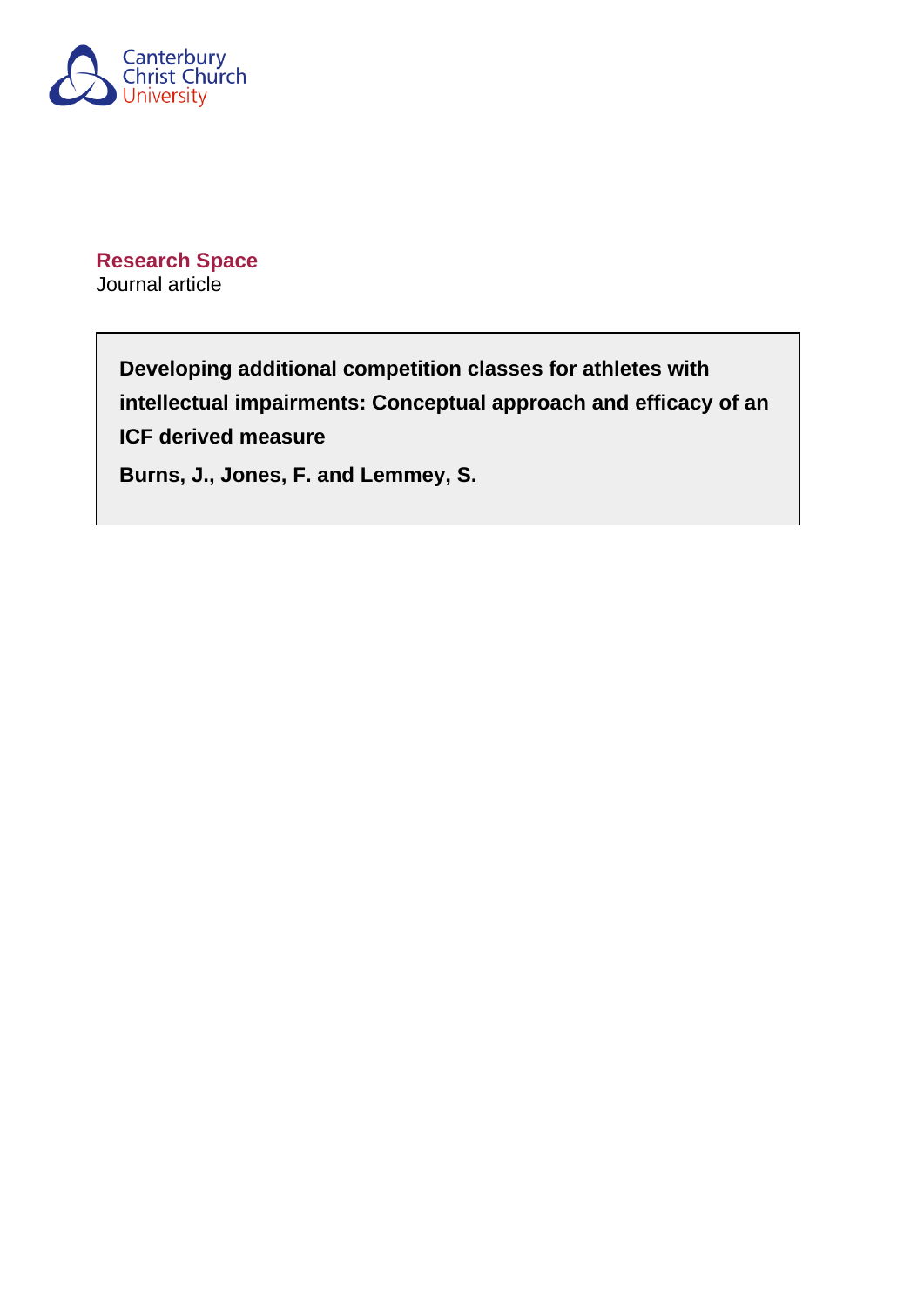| $\mathbf{1}$<br>$\overline{2}$ | Developing additional competition classes for athletes with intellectual impairments: Conceptual<br>approach and efficacy of an ICF derived measure. |
|--------------------------------|------------------------------------------------------------------------------------------------------------------------------------------------------|
| 3                              | Dr Suzie Lemmey, Canterbury Christ Church University                                                                                                 |
| 4                              | (suzie.lemmey@virtus.sport)                                                                                                                          |
| 5                              | Prof Jan Burns, Canterbury Christ Church University*                                                                                                 |
| 6                              | (jan.burns@canterbury.ac.uk)                                                                                                                         |
| $\overline{7}$                 | Dr Fergal Jones, Canterbury Christ Church University                                                                                                 |
| 8                              | (fergal.jones@canterbury.ac.uk)                                                                                                                      |
| 9                              |                                                                                                                                                      |
| 10                             | *Corresponding author                                                                                                                                |
| 11                             |                                                                                                                                                      |
| 12                             | <b>Abstract</b>                                                                                                                                      |
| 13                             | The purpose of para sport classification systems is to minimise the impact of impairment on                                                          |
| 14                             | competition outcome. Currently, athletes with intellectual impairment (II) compete in one class,                                                     |
| 15                             | regardless of the extent of activity limitation resulting from their impairment. Consequently, athletes                                              |
| 16                             | with II that cause relatively minor difficulty in sport have a competitive advantage over athletes who                                               |
| 17                             | have intellectual impairments that cause more significant advantage. This research investigated the                                                  |
| 18                             | efficacy of a measure of health-related functional impairment, derived from the World Health                                                         |
| 19                             | Organisation International Classification of Functioning, Disability, and Health (ICF), as a tool to                                                 |
| 20                             | classify athletes with intellectual impairments (II) into groups with impairments that cause similar                                                 |
| 21                             | activity limitation. The first study used a Delphi technique to identify the most relevant codes within                                              |
| 22                             | the ICF from which a measure of impairment presence and severity was derived. The second study                                                       |
| 23                             | investigated whether the measure could discriminate between groups of II athletes organised into                                                     |
| 24                             | three competition groups, and whether these groups could be predicted by ICF score. The ICF based                                                    |
| 25                             | questionnaire shows promise as a conceptual approach and as a tool in this context, but this is a                                                    |
| 26                             | preliminary step before establishing a sport-specific approach to classification.                                                                    |

**Keywords**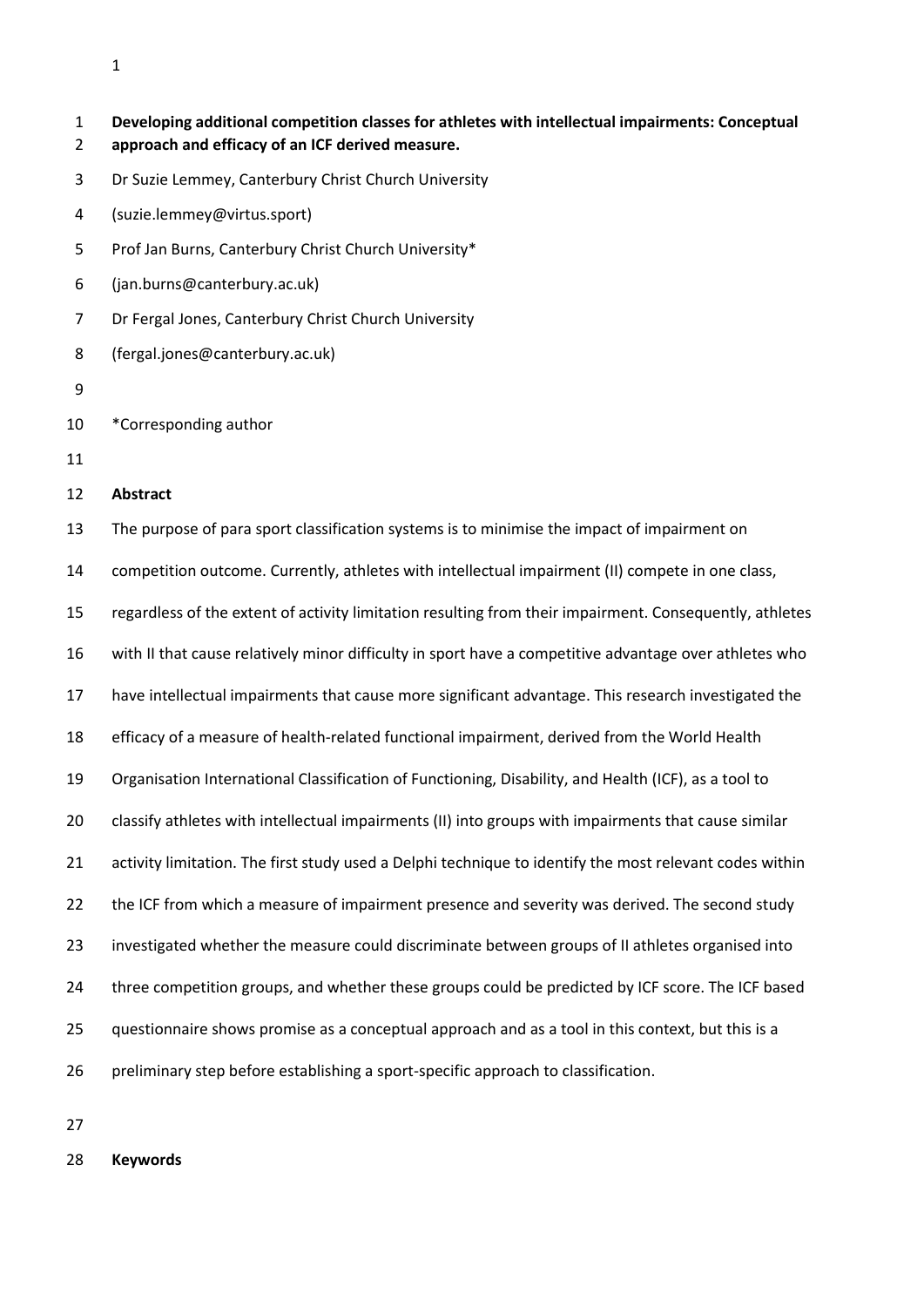- Intellectual disability, Parasports, Virtus, Down Syndrome, Classification, ICF
- 

## **Introduction**

 Athletes with intellectual impairments (II) compete in only one class within the three sports of swimming, athletics and table tennis currently included in Paralympic competition. Eligible impairment criteria concerns establishing that the athlete has the eligible impairment, in this case II. This is the first step in Paralympic classification and is managed by Virtus World Intellectual Impairment Sport (previously INAS). Virtus holds the status of an International Organisation of Sports for the Disabled (IOSD), one of four such independent organisations recognised by the International Paralympics Committee (IPC). As well as managing eligible impairment criteria processes Virtus organises and promotes competitions within 16 sports through a network of five regions and 86 member nations. Since 2009 Virtus has had a rigorous system to ensure that athletes meet the diagnostic criteria of II. This system is endorsed by the IPC and once an athlete appears on the Virtus master list they are deemed as meeting the eligible impairment criteria for IPC competition. The definition of II adopted by both Virtus and the IPC is that of the World Health Organisation (WHO) International Classification of Diseases, version 10 (ICD-10; World Health Organisation, 2016)<sup>1</sup> which requires that athletes '*have a restriction in intellectual functioning and adaptive behaviour which affects the conceptual, social and practical adaptive skills required for everyday life. This impairment must be present before the age of 18.*' (p6 IPC International Standard for Eligible Impairments, 2016). Intellectual functioning is measured by a formal assessment of IQ, and adaptive behaviour is measured either by clinical observation or completion of a culturally appropriate assessment. The age restriction is to ensure that impairment has occurred during the developmental period and to distinguish between other conditions, such as acquired brain injury later in life.

<sup>&</sup>lt;sup>1</sup> ICD-11 was published in 2018 and the new terminology to be adopted is 'Disorders of Intellectual Development'. This will not come into full effect until 2022.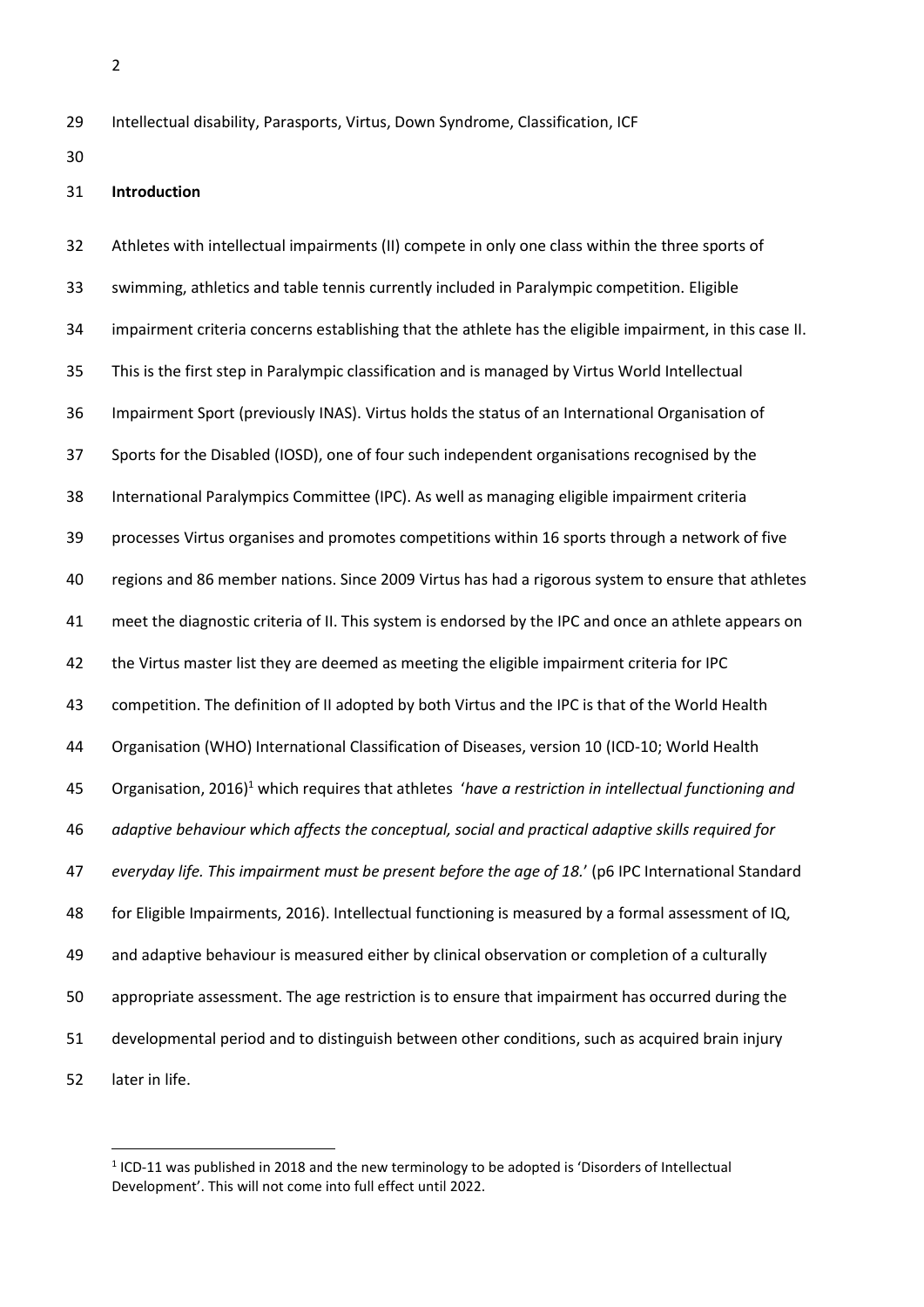Once an athlete has been deemed, via Virtus, to meet the eligible impairment criteria a second step is required to compete in IPC sanctioned events, this is to establish that the athlete's eligible impairment '*meets the minimum disability criteria of the sport'* (IPC Athlete Classification Code, 2015). This process is managed by the International Sport Federation for each sport and is required to be an evidence-based system consistent with the conceptual model underpinning the IPC approach to classification (Tweedy & Vanlandewijck, 2011). These IPC classification procedures for II athletes in the three included sports are now well evidenced and described (e.g. Van Biesen, Mactavish, & Vanlandewijck, 2014; Van Biesen, Mactavish, Kerremans, & Vanlandewijck, 2016) and the conceptual approach is described in the paper by Van Biesen, Burns, Mactavish, Van de Vliet and Vanlandewijck (2020) in this volume. The third step within classification is to categorise an athlete into a sports class which describes the athlete's limitations most accurately. This is to ensure that athletes are competing against each other fairly, with similar levels of activity limitation. Within Physical Impairment (PI) classification a sport may have multiple classes representing the level of functional activity limitation, for example 10 classes in swimming (S1-S10), and likewise for Visual Impairment (VI), which has three classes, (S11-S13). However, within II there is currently only one sports class in all the three included sports, swimming (S14), athletics (T/F20) and table tennis (TT11).

 The reasons for this are multifactorial and include the need to grow competition to ensure there is enough high-level competition to fill more than one class, the practical and financial constraints of running multiple classes in qualifying and international events, and importantly, the current lack of any system to classify athletes with II into distinct classes which is evidence based and is consistent with the IPC conceptual approach. However, that there is only one class for II does represent an equality and inclusion issue, and unless there are additional competition classes it is unlikely that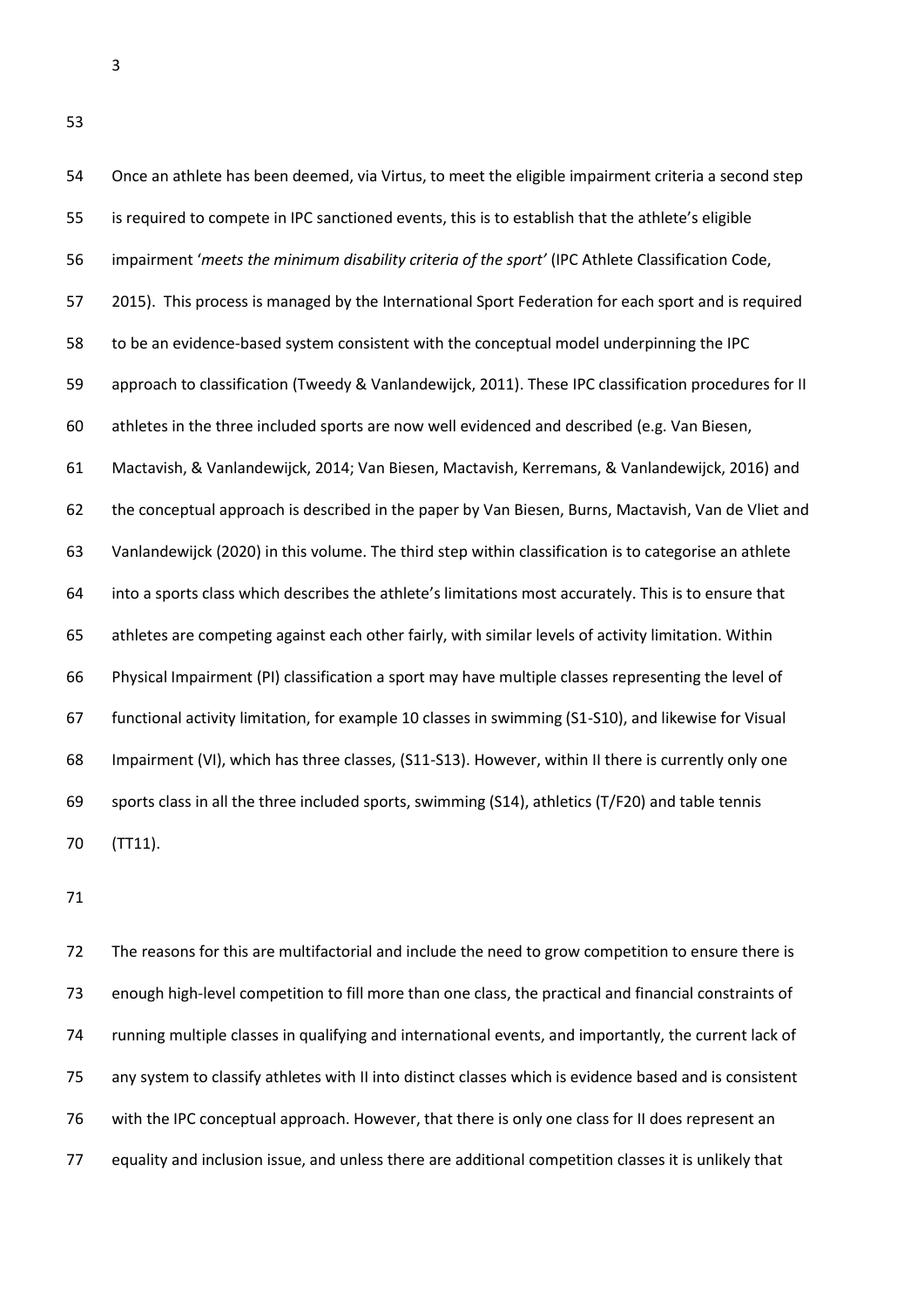competition will grow. In 2016 the Virtus general assembly passed a motion to grow II sport by developing additional competition classes within Virtus events. To enable this a research project was 80 established to investigate what an evidenced-based classification system to categorise levels of 81 activity limitation in athletes with II would look like. This paper sets out the Virtus conceptual approach and initial findings of this project.

84 It is acknowledged that whilst keeping broadly to IPC-based principles this is a Virtus-based approach, with the purposes of including a more representative range of athletes with II in Virtus competitions, to test the ICF conceptual approach, and grow this competition group. This will facilitate further research and refinement of the approach, which would be required before being applicable within the context of IPC classification. As such this might be described as a staged 89 approach to facilitating athletes with a greater range of impairment severity to compete within Virtus, which will not only expand the opportunities available for II athletes, but will also provide a pool of competitors to facilitate further research to develop IPC compatible sport-specific classification systems. Such a class, called within Virtus II2, differs from the IPC approach in that at this stage it would be a unified class across sports, but as competition and research develops a more sports-specific approach is anticipated. As Tweedy has previously suggested that a unified approach to classification could be implemented through the application of the International Classification of Functioning, Disability, and Health (ICF; World Health Organisation, 2001) framework, taking this approach within this context appears an appropriate conceptual starting position (Tweedy, 2002). Furthermore, common to the context of both Virtus and the IPC is the need for a sports classification system to have a clear conceptual framework, a '*sound scientific and taxonomic basis'* and be '*articulated using language and definitions that are unambiguous and internationally recognised.*' (Tweedy, 2002).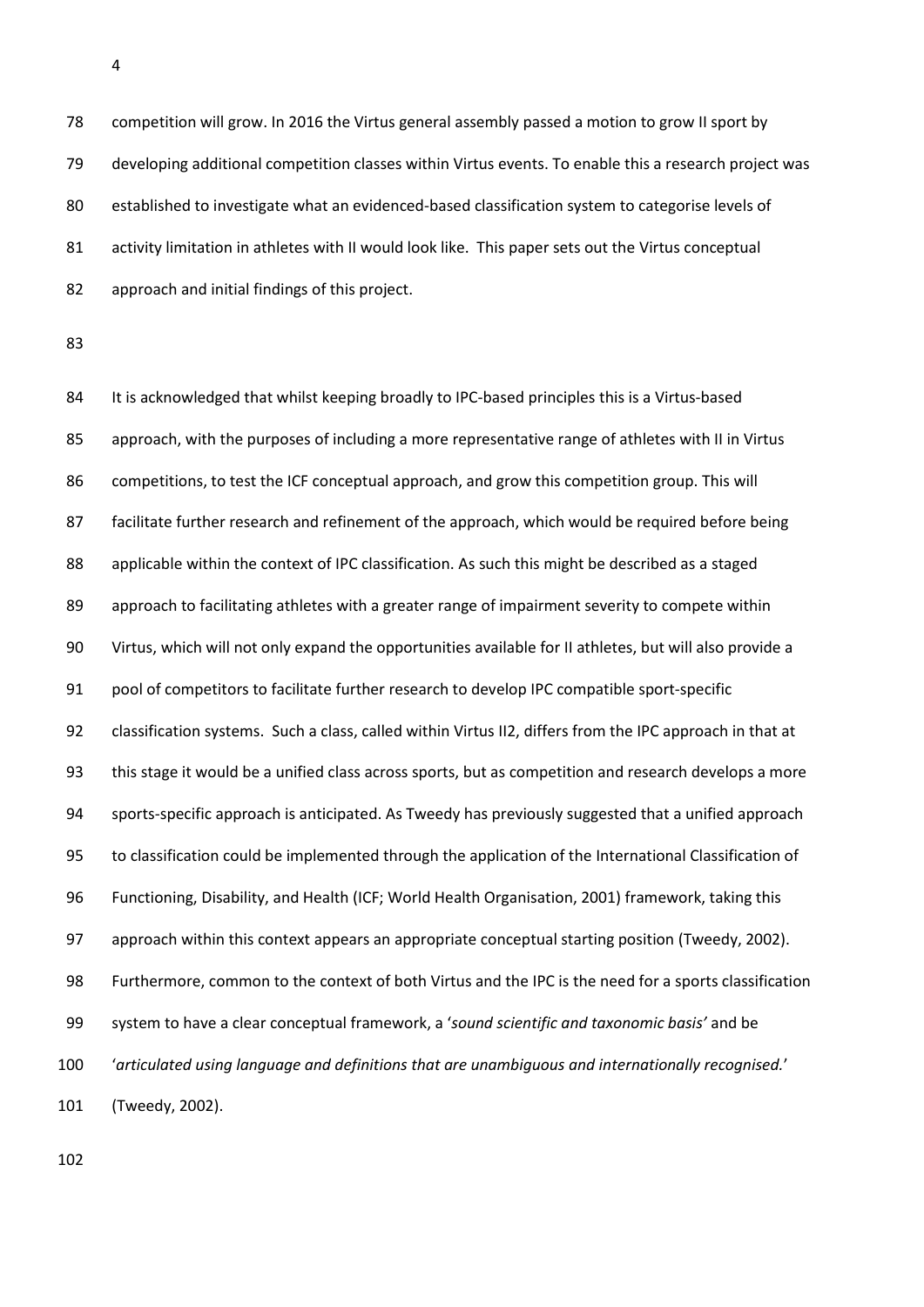## **Taxonomy and II**

 Statistically around 0.05 to 1.55 % of the world's population have II (McKenzie, Milton, Smith, & Ouellette-Kuntz, 2016). This differs across countries, dependent upon factors such as poverty and education, but generally it represents one of the largest types of disability grouping (World Health Organisation, 2011). As such it is unsurprising that within this group there is significant variation in causation, level and types of impairment and ultimately functional capacity. The challenge is to have a taxonomy of II that represents this diversity. One approach, adopted by the ICD-10 (World Health Organisation, 2004) and the Diagnostic and Statistical Manual for Mental Disorders (DSM; American Psychiatric Association, 2015) (the two most commonly used taxonomic frameworks in this area) is by differentiating functioning in terms of level of IQ. Four categories are usually described: mild (IQ 50-69), moderate (IQ 35-49) severe (IQ 20-34) and profound (IQ <20). This approach has been much criticised on several fronts, including; IQ being just one element of II diagnosis; reliability of measures, especially with more severe impairments; and overall IQ scores being a flawed concept (Bertelli, Cooper, & Salvador-Carulla, 2018; Whitaker, 2015).

 Many studies demonstrate the independence of specific cognitive functions from a single, global IQ score (Johnson, Jung, Colom, & Haier, 2008). Indeed, this has been demonstrated in the development of the sport-specific classification process in II, where not only has there been shown to be a lack of correlation between overall IQ score and sports performance, but that specific types of cognitive skill are implicated in performance (Gilderthorp, Burns, & Jones, 2018; Van Biesen et al., 2016). Recent revisions of DSM-5 and ICD-11 have recognised this problem and both suggest that IQ profiles based on neuropsychological testing across a range of domains are more useful than a single IQ score.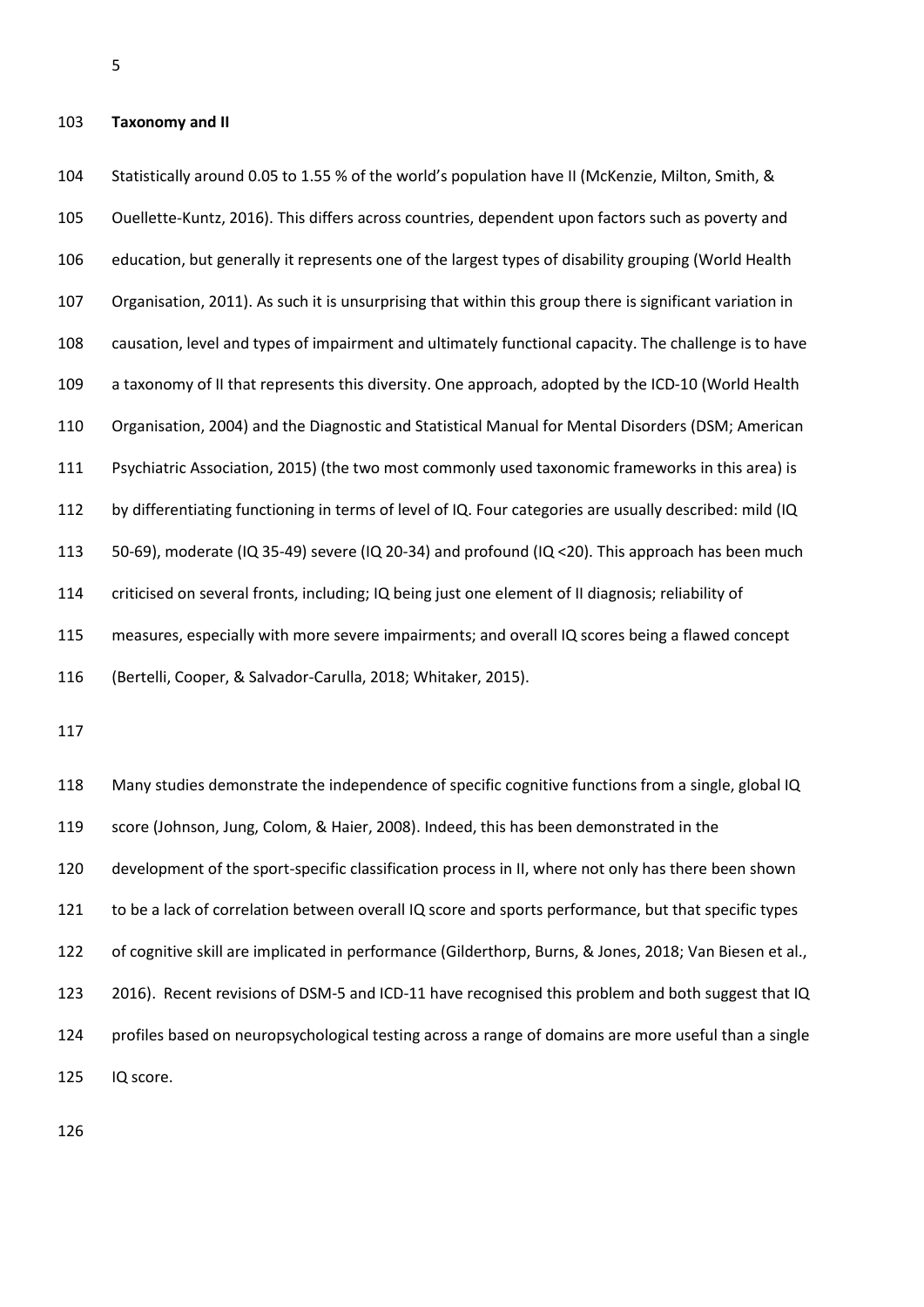A second serious criticism to this approach concerns the level of multi-morbidity in the population of II. In a recent large cohort study (n=1,023) it was found that 99.2% of the sample had at least one additional physical health condition, as defined using the International Statistical Classification of Diseases and Related Health Problems, 10th revision (World Health Organisation, 2016) and 98.7% had two or more conditions. In addition, the average number of additional health conditions measured was 11, the highest number being 28 (Kinnear et al., 2018). Hence, multi-morbidity is the norm within II, not the exception, and is present across the lifespan, unlike the general population where it increases over the age of 50 (Kinnear et al., 2018). Many of the most common conditions found in Kinnear et al.'s (2018) study would have a significant impact upon functionality, and specifically sports performance, for example musculoskeletal (incidence 48.2%), circulatory (28.7%) and respiratory (27.9%) problems. Given that II includes many sub-populations with specific syndromes which contain a constellation of intellectual, sensory and physical health deficits (e.g. Down Syndrome, Fragile X), such multi-morbidity should not be a surprise. For those without a specific genetic causation, that trauma to the central nervous system, no matter what the aetiology, has a wider impact than just cognitively also makes logical sense. However, what is perhaps not as well acknowledged is the extent of this multi-morbidity, and consequently the need to consider the 143 reciprocal nature of these conditions during development. It is recognised within the research literature that multiple deficits will have an additive, iterative and cumulative impact upon the overall functioning of the individual (Karmiloff-Smith, 2009; Karmiloff-Smith, 2018). Hence, the limitations an adult with II faces are not just a product of cognitive deficits, but a product of the iterative combination of intellectual, sensory and physical deficits over the developmental period. Indeed, the concept of 'intellectual impairment' as previously envisaged is coming under increasing criticism (Misheva, 2018; Nakken & Vlaskamp, 2007).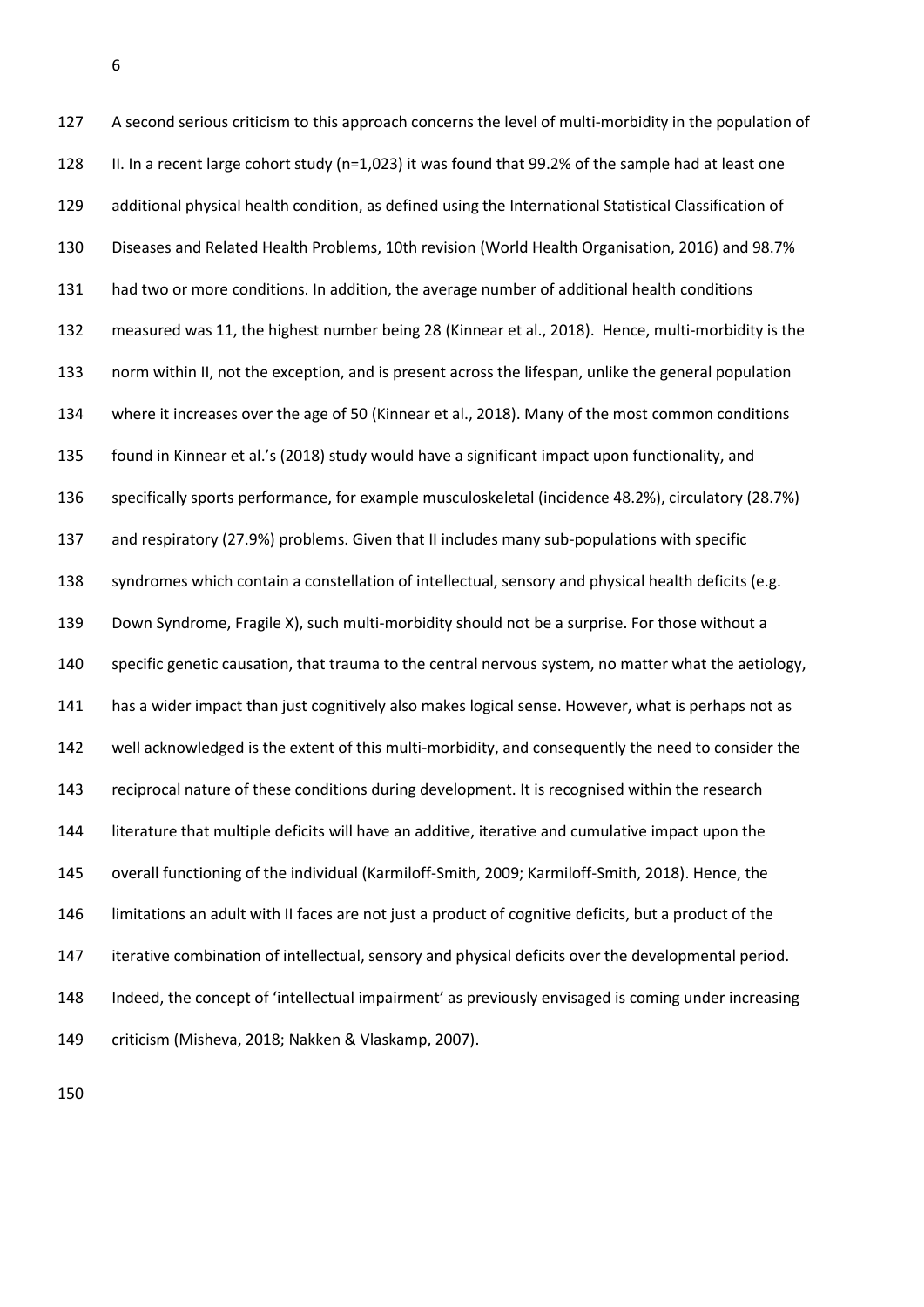A reading of the complex area of taxonomy within II, together with the clear disconnection between unitary measures of IQ and sports performance, makes it clear that a simple approach to sports classification of assuming a causal, linear relationship between IQ and sport performance (i.e. classes based on IQ cut-off points) is flawed and inoperable. A more holistic approach is required which considers the composite of factors which may lead to limited functional capacity.

#### **Conceptual Approach**

 Consistent with sports classification, corresponding calls within educational and clinical contexts have been made to make greater use of the international and comprehensive nature of the ICF taxonomy when trying to characterise individuals with II (Simeonsson, 2009; Vale et al., 2017). Given that the ICF taxonomy fits conceptually with sports classification and the growing awareness of the complexities of assessment in II, in addition to the resources being freely available, downloadable, recognised internationally and available in several languages, the ICF framework was adopted as the underpinning model to develop further competition classes within the Virtus research programme. 

 As an initial exploration of this conceptual approach a previous study in the Virtus research programme used the ICF checklist with different groups of II athletes to investigate the relationship between IQ and functional impairment in athletes with II (Gilderthorp et al., 2018). The ICF checklist is a short, generic measure recording both presence of the impairment and severity in terms of impact on functioning (World Health Organisation, 2003). The finding that IQ was not related to sporting performance found in previous studies (Van Biesen, et al., 2016) was replicated. The study also replicated that, even within an II population engaged in sporting activity, the number of additional health impairments present was related to IQ, such that the lower the IQ the higher the number of comorbid conditions (Kinnear et al., 2018). However, the ICF checklist lacks sensitivity, considers only broad level domains and does not include many of the health conditions experienced by people with II. A more sensitive instrument is required to meet the requirements of Virtus sport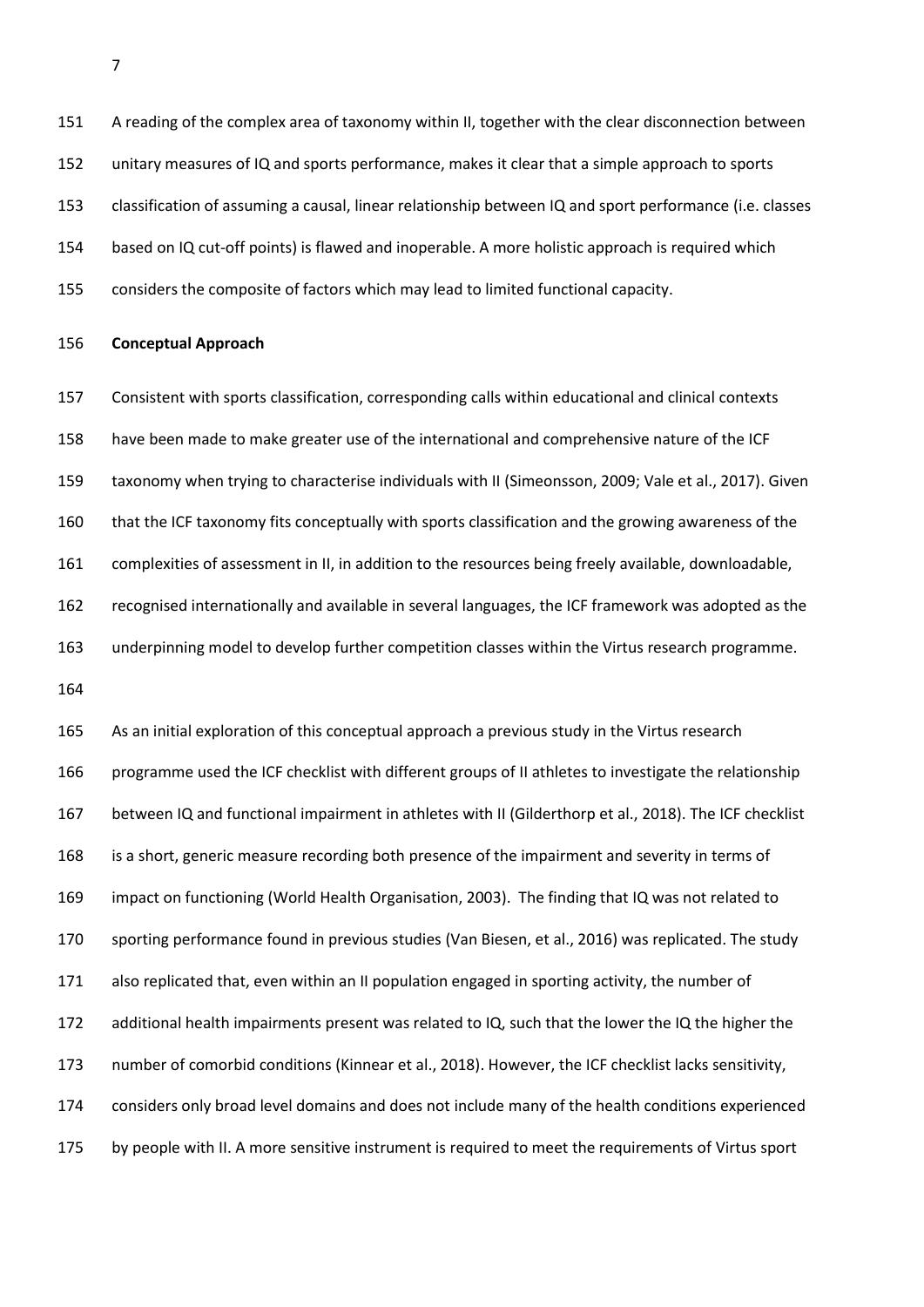- classification. Fortunately, the ICF taxonomy offers this opportunity by being able to select from the 1,400 ICF codes those most relevant to describe the condition under investigation.
- 

## **Aims and Hypotheses**

 The Gilderthorp et al. (2018) study provided 'proof of concept' suggesting this ICF-based approach has merit and further work was justified. Hence the aim of the research reported here was to refine the approach to measuring global functional impairment using a wider selection of ICF codes and further explore the relationships between impairment, IQ and competition groups, related to levels of performance. The full ICF taxonomy is available in eight different languages and allows relevant codes, up to four levels of specificity, to be downloaded into a bespoke questionnaire, more nuanced to the impairments relevant to II. Impairments are coded as present or not, but importantly the degree to which it is perceived they impact on functioning (severity) is also recorded. The Delphi study reported here focussed on selection of the most appropriate codes to form an ICF questionnaire, which will measure the presence and severity of the most common health conditions experienced by people with II, for use as a possible tool in Virtus classification. 

 It is estimated that 20% of the ICF codes will explain 80% of the variance observed in practice, and for this reason 'core sets' have been developed (Ustun, Chatterji, & Kostanjsek, 2004). Core sets are a group of codes which have gone through a rigorous, testing and selection process to be able to efficiently describe an individual's level of functioning within a specific health condition e.g. stroke, spinal cord injury. However, currently there is no core set which refers specifically to II, hence we needed to select from the 1,400 codes the most relevant to describe this group. A Delphi approach was taken as it uses an expert panel to identify fundamental elements of a phenomenon, through a process of consensus agreement (Brady, 2015).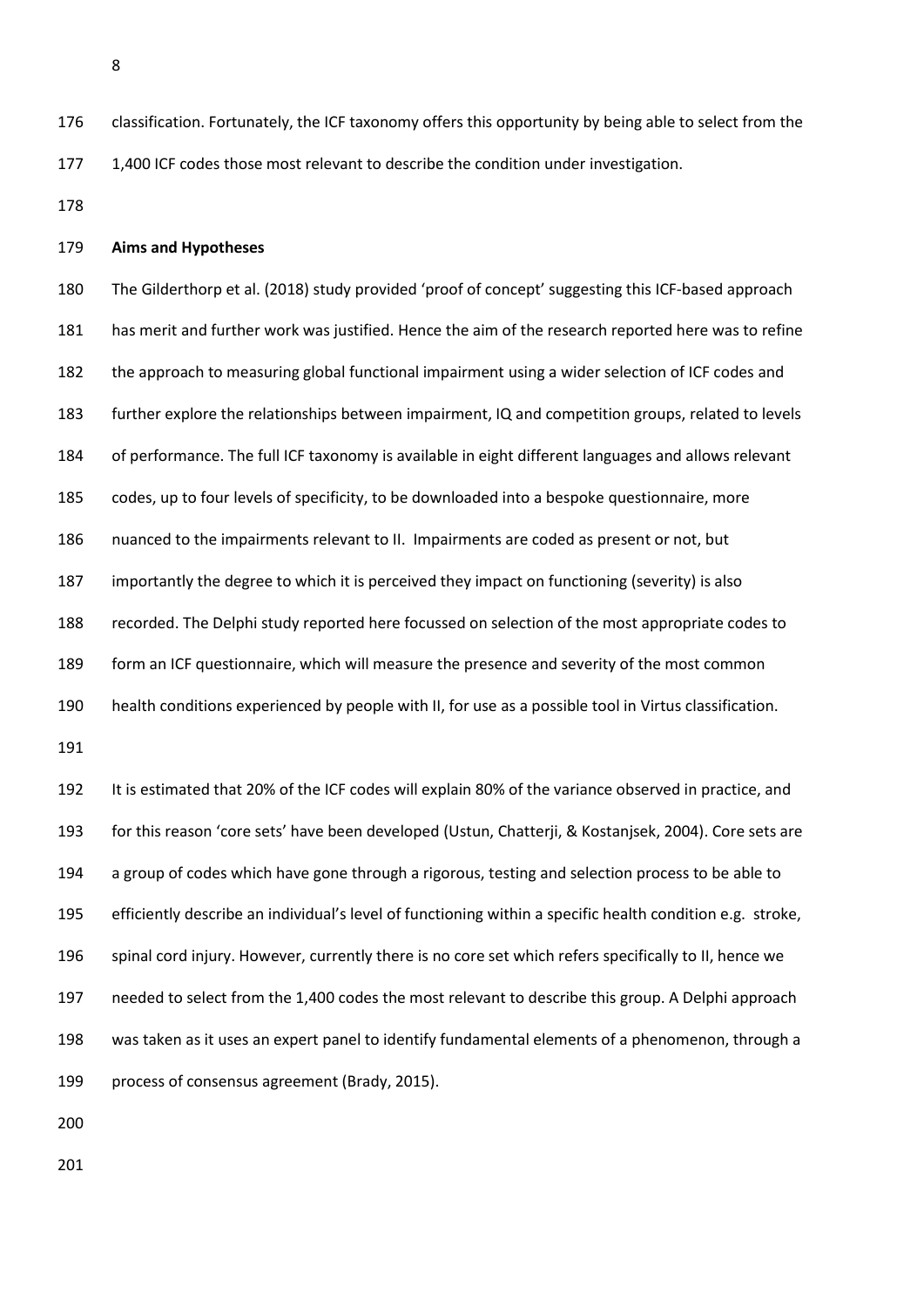202 Athletes with II are likely to lie on a continuum, with at one end the Virtus athletes, performing at the highest standard and at the lower end those with the greatest physical impairment demonstrating significantly lower performance. Below Virtus athletes will be athletes with Down Syndrome (DS) who will also be spread along this continuum, but at a lower range than Virtus athletes. The aim of study two was to field test the devised ICF questionnaire and examine if it was able to discriminate between three groups of athletes: Virtus athletes, presumed to be performing at the highest level and hypothesised to have the least additional health impairments; DS athletes, 209 presumed to be competing at the lowest level and hypothesised to have the most additional health impairments; and a group of athletes competing at regional level, hypothesised to fall between the other two groups.

 Athletes with DS very rarely compete in the original II class at Virtus events, their world record times 214 are lower across a range of events and they are known to have a range of comorbid health 215 conditions likely to affect athletic performance, such as respiratory and muscular limitations. Given that 15-20% of all people with II have DS, it makes sense that in this first step of developing a second competition class Virtus wants to make sure it includes athletes with DS. However, a measure of equivalence is required to include other athletes with a similar level of functional impairment into 219 this class, such that it is a class for those with more significant impairment, who can compete at a similar level, and not be based on medical diagnosis. To examine this a third comparative group was selected who do not have DS, who train and compete, but not at the international level. It was considered that this group would have the differing levels of impairment ranging from within the range of Virtus athletes to overlapping with the DS group. However, it might not be expected that their impairment level would be worse than those with DS, as DS carries with it significant associated health conditions. These three groups are named respectively Virtus, Regional and DS with regard to their competition grouping and presumed sports performance level. If found to have discriminant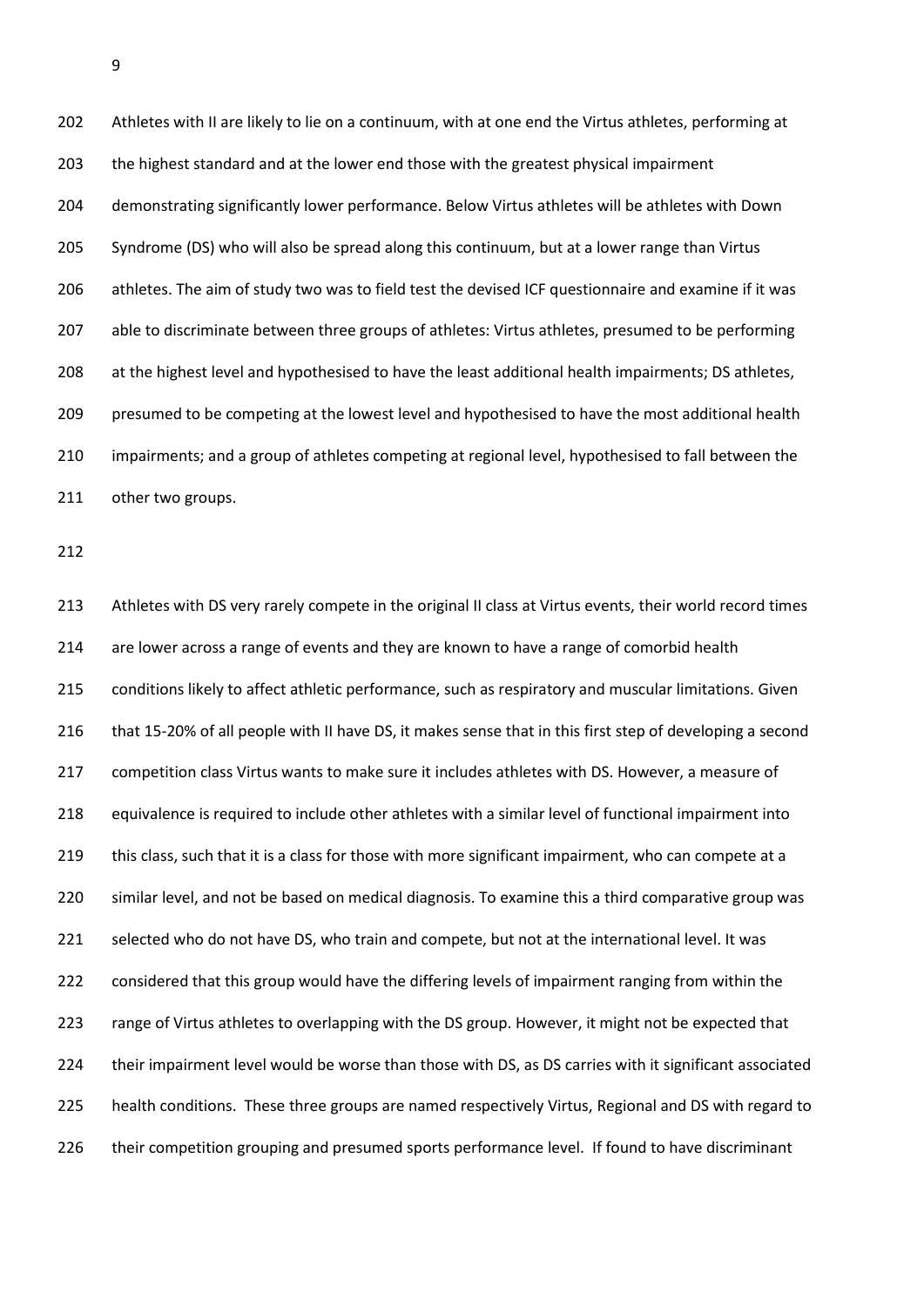| 227        | validity the questionnaire will be used in further research examining ICF scores in relation to sporting  |
|------------|-----------------------------------------------------------------------------------------------------------|
| 228        | performance, and to investigate if cut-off scores can be used reliably as a component of Virtus           |
| 229        | competition classification.                                                                               |
| 230        |                                                                                                           |
| 231        | Due to their highly interlinked nature, two studies are reported in this paper. The first was a Delphi    |
| 232        | study to determine the choice of items to include in the bespoke ICF questionnaire, the second was        |
| 233        | to field test this questionnaire, to establish its sensitivity and discriminant validity, and address the |
| 234        | following hypotheses:                                                                                     |
| 235        | The hierarchy of competition grouping would be replicated in relation to levels of impairment,<br>1.      |
| 236        | such that athletes in the Virtus group would have relatively low level of impairment, compared            |
| 237        | to the Regional and DS groups, and the DS group have the highest level of impairment.                     |
| 238        | 2. ICF scores would be a better predictor of group membership than IQ.                                    |
| 239        |                                                                                                           |
| 240        | <b>Materials and Methods</b>                                                                              |
| 241        |                                                                                                           |
| 242        | Study 1- Delphi study to select relevant ICF codes                                                        |
| 243        |                                                                                                           |
| 244        | <b>Participants</b>                                                                                       |
| 245        | The inclusion criteria for the expert panel were: experience of caring for, or working with people        |
| 246        | with II (preferably athletes); good spoken and written English; and experience across the three           |
| 247        | groups of athletes included in study 2. Thirteen people were approached via email to complete the         |
| 248        | questionnaire, and eleven responded (Table 1), representing six different nations. These were             |
| 249        | people known through Virtus, the Special Olympics and research networks.                                  |
| 250        |                                                                                                           |
| 251<br>252 | Table 1                                                                                                   |
| 253<br>254 | Details of the expert panel                                                                               |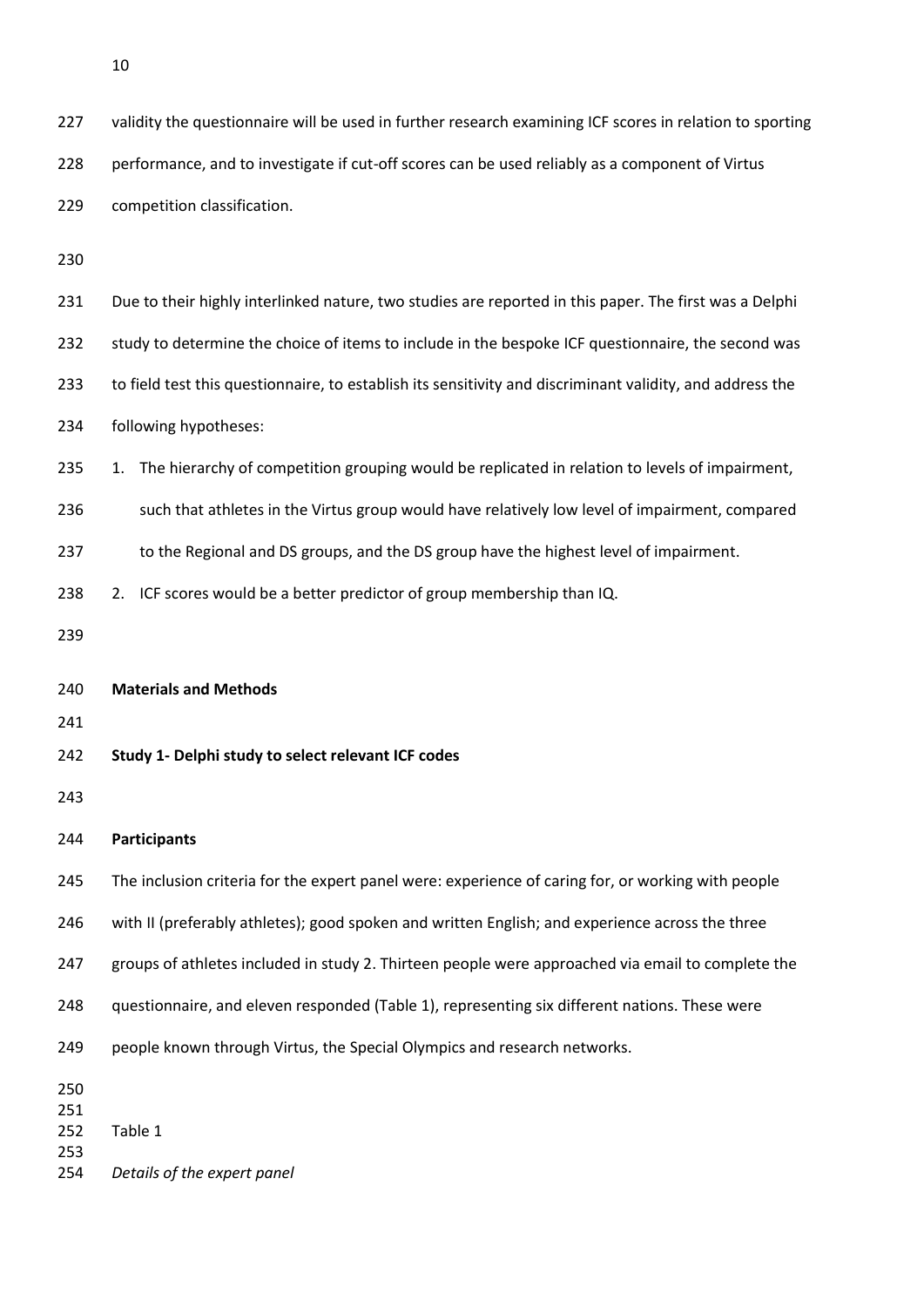| Job title                                                   | <b>Experience</b>                                                    | Gender |
|-------------------------------------------------------------|----------------------------------------------------------------------|--------|
| Carer representative                                        | Mother of a Virtus (INAS) athlete                                    | Female |
| Virtus (INAS) Athlete representative                        | Registered with Virtus since 2011.                                   | Female |
| Commissioning Manager - Intellectual<br><b>Disabilities</b> | Service provider for people with II and<br>supporter of II athletes. | Male   |
| PhD student                                                 | Working in health and II and coach in the<br>Special Olympics.       | Male   |
| Lead researcher                                             | Working in II and sport.                                             | Female |
| Researcher                                                  | Working in II and sport.                                             | Female |
| Member of Virtus (INAS)                                     | Coach of athletes with II                                            | Male   |
| Member of Virtus (INAS)                                     | Working in II and sport                                              | Female |
| Researcher in sport, health and II                          | Researcher and coach with athletes with II                           | Male   |
| Psychiatrist                                                | Working in eligibility for athletes with II                          | Female |
| <b>Consultant Clinical Psychologist</b>                     | Specialist in II                                                     | Male   |

256

## 257 **Measures**

 To gather feedback from the expert panel, an online questionnaire was developed using Qualtrics (version January 2017). The 114 level 1 Body Functions categories in the ICF were reviewed and reduced to 31 selected from the research literature as most relevant (those most likely to have an impact on athletic performance) for athletes with II. This excluded categories under: voice and speech functions; genitourinary and reproductive functions; and functions of the skin and related structures, as these tend to be less relevant when considering the functional impact on sport. Mental health codes were also excluded as they related to mental health issues or intellectual functions already covered by a diagnosis of II. Whilst this reduction in codes was completed in advance of presentation to the Delphi panel, given the content of the excluded codes, not already covered by a diagnosis of II, their lack of significant impact on sports was felt not to be controversial,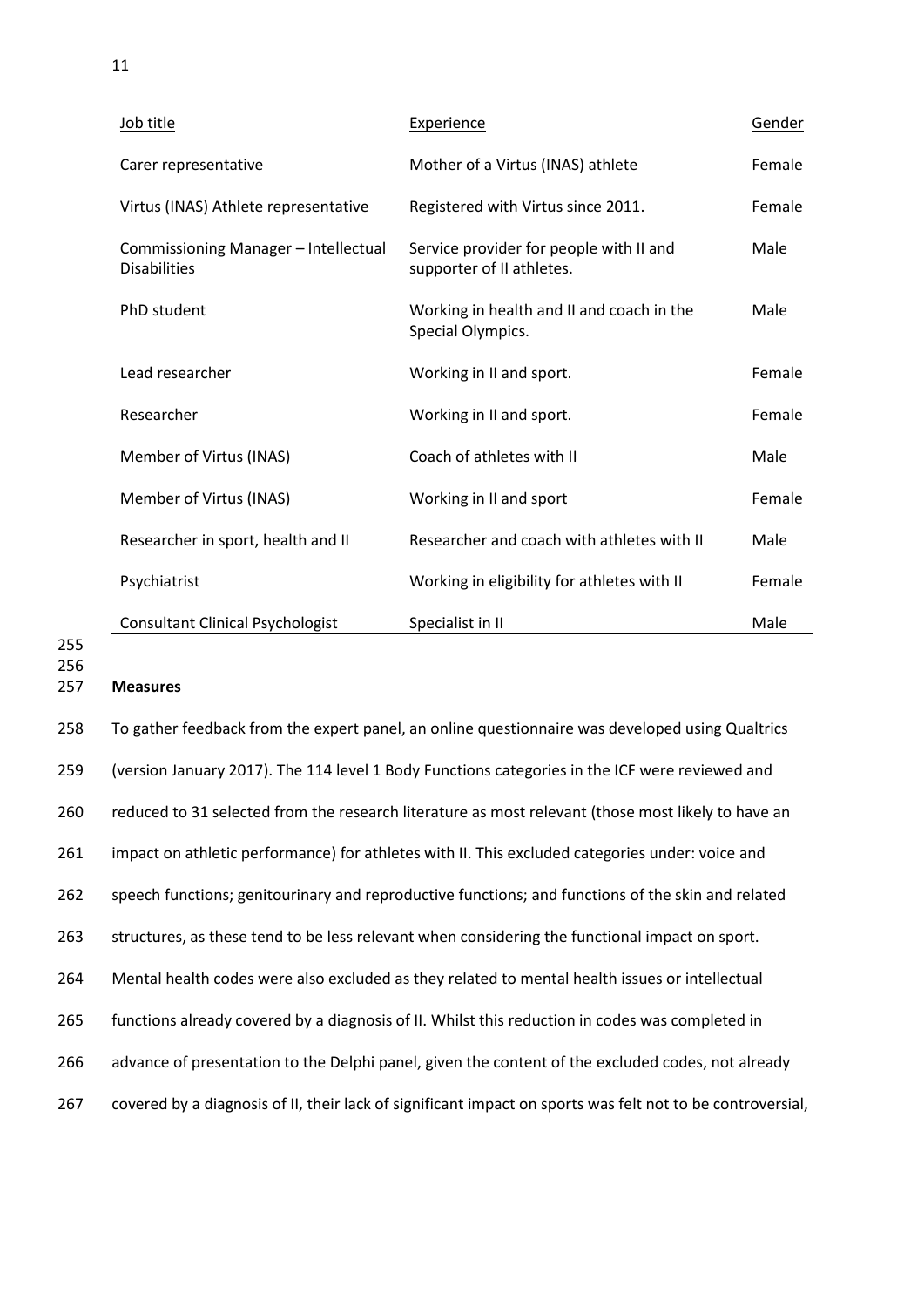268 and assessing all the codes was too large a task for the panel to complete. The validity of this approach was checked by providing the panel the opportunity to identify areas not covered.

## **Procedure**

 This procedure was based on the initial stages used to develop ICF Core Sets (Selb et al., 2015). The expert panel were emailed the Qualtrics questionnaire and asked to rate the commonality of each problem area from zero (very rare) to 100 (very common). They were also asked how easy they found it to answer each question, from one (extremely easy) to five (extremely difficult) to get a measure of how accessible the items were. The panel were invited to comment on any additional health issues they thought were missing. Following analysis of the findings from round one, the questionnaire was reviewed and sent back to the expert panel for further comment. Final consensus on the inclusion of items was reached without the need for a further Delphi round.

#### **Results**

 The lowest reported item was, "*Problems relating to sensing temperature and other stimuli*" (M = 14.00, SD = 8.72), and the highest was, "*Problems with joint mobility*" (M = 43.50, SD = 33.69). The panel judged all items to be common to more than 10% of people with II and so all items were 285 included to maximise the comprehensiveness of the measure. None of the results suggested any items were difficult to answer. The items fell into three ICF domains; senses and pain; the heart, lungs and immune system; and movement and mobility. Following comments from the panel, a further three questions were added to cover issues with obesity and epilepsy. This included energy and drive (b130), weight maintenance (b530), taken from the ICF Core Set on Obesity (Stucki et al., 2004) and consciousness (b110) taken from previous research on epilepsy using the ICF (Cerniauskaite et al., 2012). The complete questionnaire consisted of 35 items. 

**Study 2 – field testing the ICF questionnaire**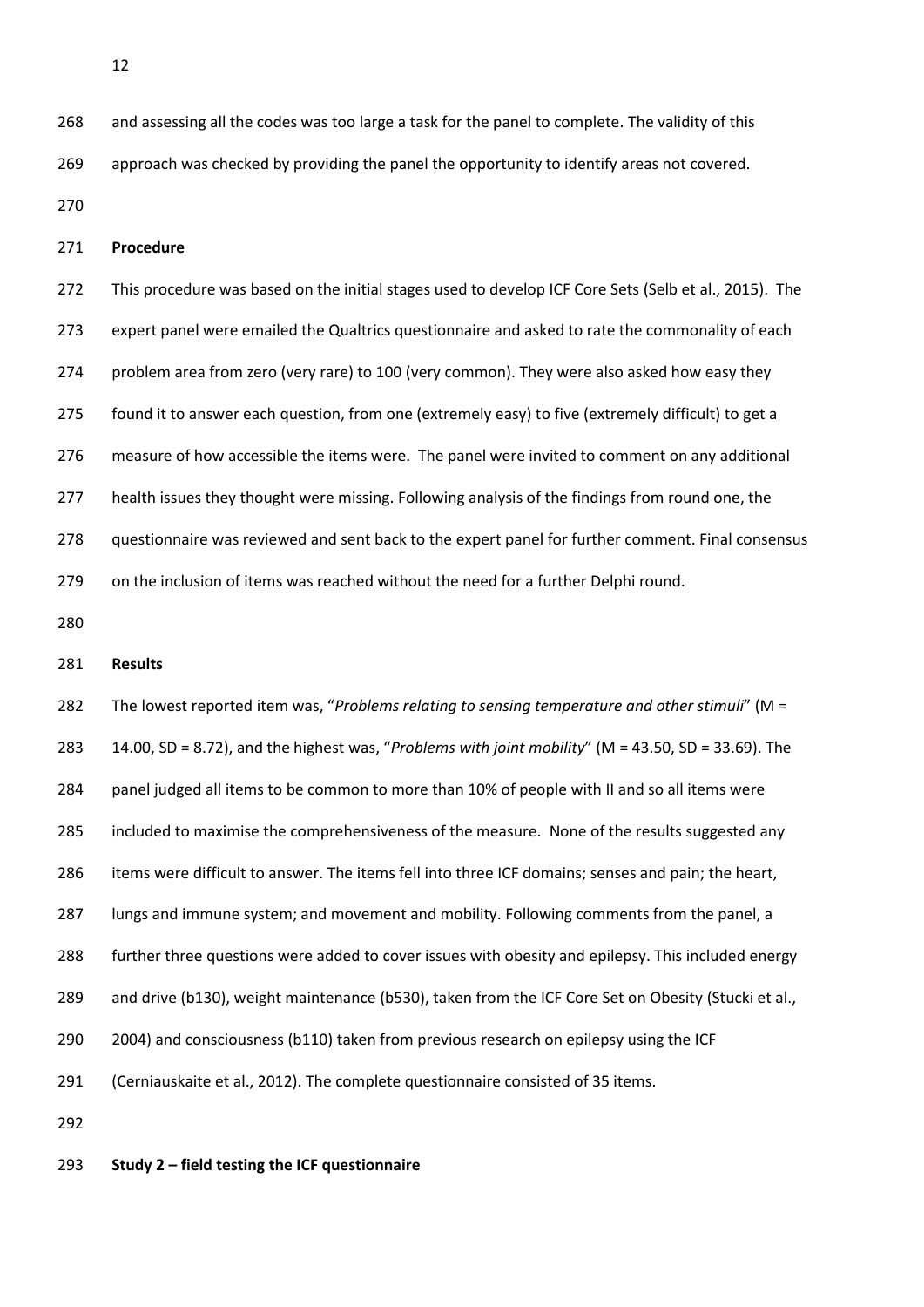## **Participants**

 Inclusion criteria for participants across all three groups included: being over age 18; participation in 297 a sport event in the last 12 months; being able to provide informed consent; being accompanied by an English-speaking supporter, familiar with the athlete and their medical history and able to act as translator if required; and meeting the Virtus IQ eligibility criteria of a full scale IQ of 75 or below. Inclusion in the Virtus group was by merit of being a Virtus athlete (i.e. qualified to compete at Virtus sanctioned international events). Inclusion in the Regional group was by having competed no higher than regionally in any II sporting event, were not Virtus registered athletes and recruited through Special Olympic and Mencap<sup>2</sup> events. Inclusion in the DS group was through a diagnosis of DS. Overall, 116 athletes agreed to take part in the study. Fourteen athletes were excluded: three who were under 18; seven who scored above 75 on the WASI-II IQ screening assessment; one when it became apparent they did not have II (they were at university); one who did not complete the interview as they were upset about losing their match; and two who completed the WASI-II but did not respond to follow-up. This gave a sample size of 102. Details on the demographics of the athletes are included in Table 2. The majority of interviews took place in person, with eight Virtus athletes interviewed remotely. The DS group consisted of 23 athletes with trisomy 21 (72%), one

athlete with mosaicism (3%) and one with translocation (3%). Information on the type of DS was

unknown for seven (22%).

Table 2

**.** 

- 
- *Characteristics of participating athletes*

|                      |              |               | Athlete group ( $N = 102$ ) |            |  |  |
|----------------------|--------------|---------------|-----------------------------|------------|--|--|
|                      |              | <b>Virtus</b> | Regional<br>DS              |            |  |  |
|                      |              | $(n = 44)$    | $(n = 26)$                  | $(n = 32)$ |  |  |
| Gender               | Female (%)   | 16(36.4)      | 13(50.0)                    | 10(31.3)   |  |  |
|                      | Male $(\%)$  | 28(63.6)      | 13(50.0)                    | 22(68.7)   |  |  |
| <b>Nationalities</b> | American (%) | 3(6.8)        |                             |            |  |  |

<sup>2</sup> A UK charity providing sports events for athletes with II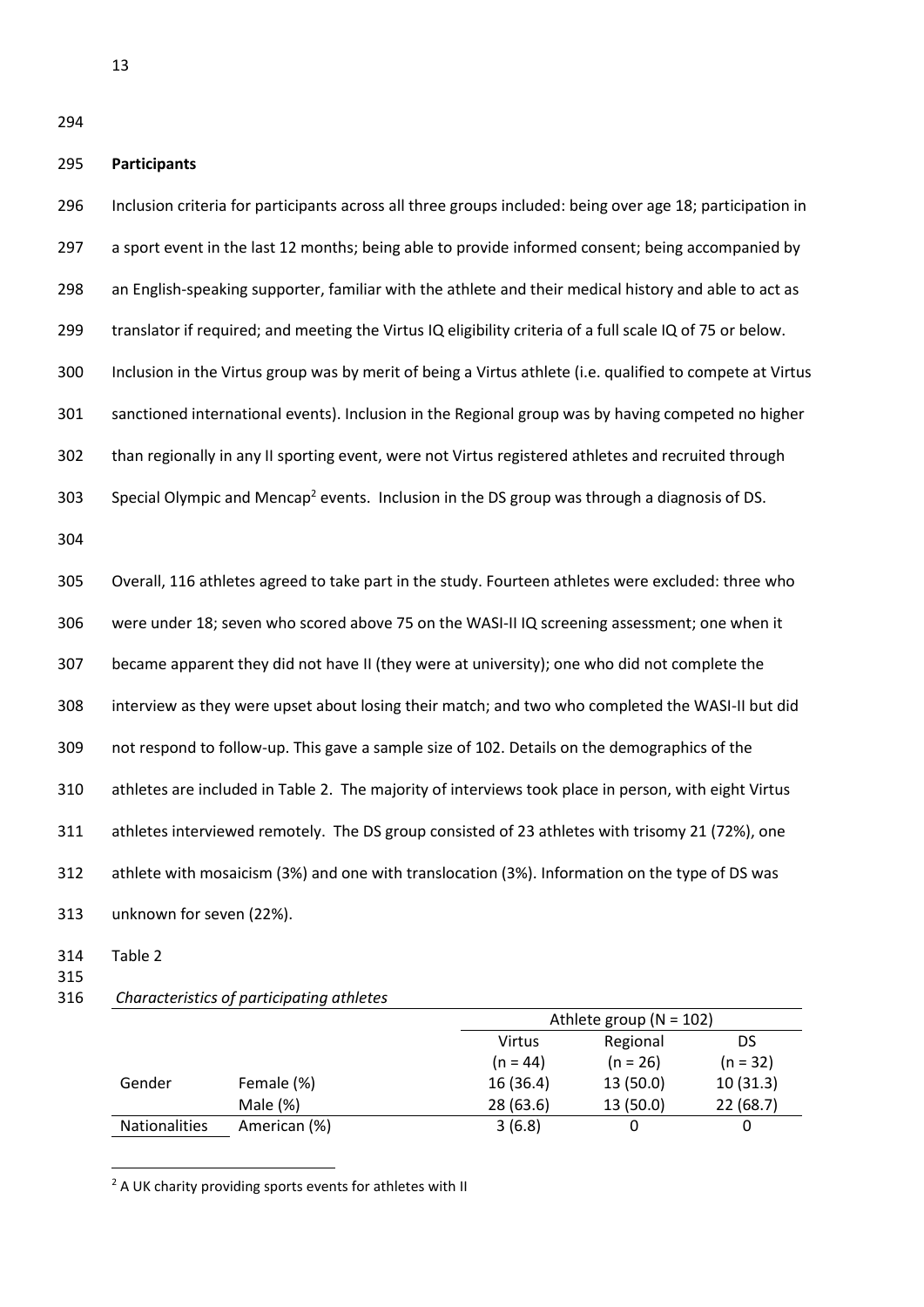|           | Australian (%)              | 16 (36.4) | 2(7.7)      | 1(3.1)           |
|-----------|-----------------------------|-----------|-------------|------------------|
|           | Belgian (%)                 | 2(4.5)    | 0           | 0                |
|           | British (%)                 | 14 (31.8) | 17 (65.4)   | 25 (78.1)        |
|           | British/Caribbean (%)       | 1(2.3)    | $\mathbf 0$ | 0                |
|           | British/Indian (%)          | 0         | 1(3.9)      | 0                |
|           | British mixed (%)           | 0         | 0           | 2(6.3)           |
|           | Chinese (%)                 | 3(6.8)    | 6(23.1)     | 0                |
|           | Czech (%)                   | 1(2.3)    | 0           | 0                |
|           | French (%)                  | 3(6.8)    | 0           | 4(12.5)          |
|           | German (%)                  | 1(2.3)    | $\pmb{0}$   | $\pmb{0}$        |
| Ethnicity | Aboriginal/White Australian | 2(4.6)    | $\mathbf 0$ | 0                |
|           | Black British (%)           | 0         | 1(3.9)      | 0                |
|           | Black British/Caribbean (%) | 1(2.3)    | 2(7.7)      | 0                |
|           | British/Indian (%)          | 1(2.3)    | 1(3.9)      | 0                |
|           | Chinese (%)                 | 4(9.1)    | 6(23.1)     | 0                |
|           | White Australian (%)        | 12(27.3)  | 2(7.7)      | 1(3.1)           |
|           | White British (%)           | 13 (29.5) | 12 (46.2)   | 24 (75.0)        |
|           | White European (%)          | 7(15.9)   | 0           | 5(15.6)          |
|           | White Irish (%)             | 0         | 1(3.9)      | 0                |
|           | White Other (%)             | 4(9.1)    | 0           | 1(3.1)           |
|           | Mixed (%)                   | 0         | 1(3.9)      | 1(3.1)           |
| Competing | Athletics (%)               | 8(18.2)   | 6(23.1)     | 0                |
| sport     | Basketball (%)              | 11 (25.0) | 3(11.5)     | 0                |
|           | Boccia (%)                  | 0         | 1(3.9)      | 1(3.1)           |
|           | Cricket (%)                 | 7(15.9)   | 4(15.4)     | 0                |
|           | Cycling (%)                 | 1(2.3)    | $\pmb{0}$   | 0                |
|           | Equestrian (%)              | 0         | 2(7.7)      | $\mathbf 0$      |
|           | Football (%)                | 0         | $\mathbf 0$ | 1(3.1)           |
|           | Netball (%)                 | 0         | 2(7.7)      | 1(3.1)           |
|           | Power lifting (%)           | 0         | 1(3.9)      | $\boldsymbol{0}$ |
|           | Swimming (%)                | 4(9.1)    | 4(15.4)     | 27 (84.4)        |
|           | Table tennis (%)            | 4(9.1)    | 3(11.5)     | 0                |
|           | Tennis (%)                  | 9(20.5)   | 0           | 0                |
|           | Ten pin bowling (%)         | 0         | 0           | 2(6.3)           |

318

## 319 **Measures**

## 320 **Functional Impairment**

| 321 |  |  | The ICF-based questionnaire as developed in study one was used to measure functional impairment. |
|-----|--|--|--------------------------------------------------------------------------------------------------|
|-----|--|--|--------------------------------------------------------------------------------------------------|

- 322 Where necessary, given that the questionnaire was to be administered to athletes with II and those
- 323 caring or working with them, the wording of the questions was adapted from the ICF to provide
- 324 prompts in simpler language. The item was given in its simple format first e.g. do you have any heart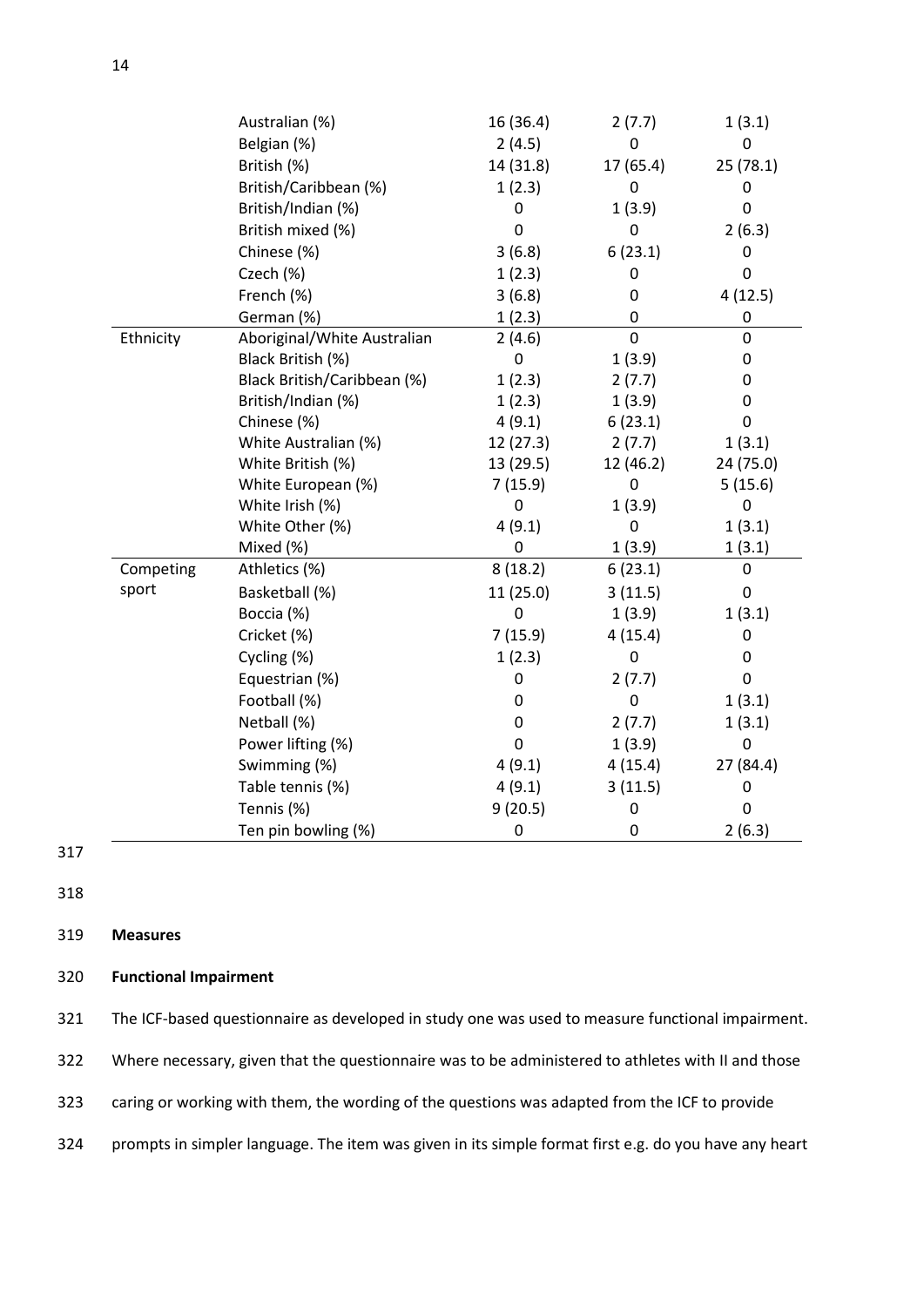problems, and if an issue was found to be present this was then explored in more depth using both accessible and technical language (e.g. does your heart beat too fast sometimes (tachycardia)?). An interview protocol was developed so that the questionnaire was administered in a standardised way and providing standard ways of explaining some health conditions. If the athlete identified that they experienced the health problem they were asked to gauge the extent of the problem (severity), using an accessible scale adapted from the ICF Checklist (WHO, 2003). 'No problem' was scored as zero, going up to a score of four for 'Complete problem', giving the possible range of scores as 0-140. Relevant demographic information was also collected.

 Versions of the ICF-based questionnaire were created in German, French, Spanish and Finnish using the WHO online tool (http://www.icf-core-sets.org/en/page0.php). Whilst these used the original ICF language, they proved to be a useful reference for athletes and their supporters to check any medical terms they did not recognise. Further minor revisions were made in the early stages of data collection following feedback from interviews, involving changing some minor additions to the prompts, e.g. control of voluntary movement was broken down further to include fine motor skills. The athlete was interviewed in the presence of a supporter, which was often their coach or a family member, who assisted the athlete to understand the questions being asked and provided additional information if required.

## **Intellectual impairment**

 The Wechsler Abbreviated Scale of Intelligence, Second Edition (WASI-II) was used to help ensure that the athlete met the criteria of having an IQ of 75 or below. It is a brief screening tool which can be used for research, but not for diagnostic purposes (Wechsler, 2011). It is a well validated and reliable tool based on the Wechsler family of IQ assessments. The two-subtest version was used in this study consisting of the Vocabulary and Matric Reasoning subtests. This provides a Full-Scale IQ (FSIQ) estimate, where the average score in the general population is 100. As Virtus athletes are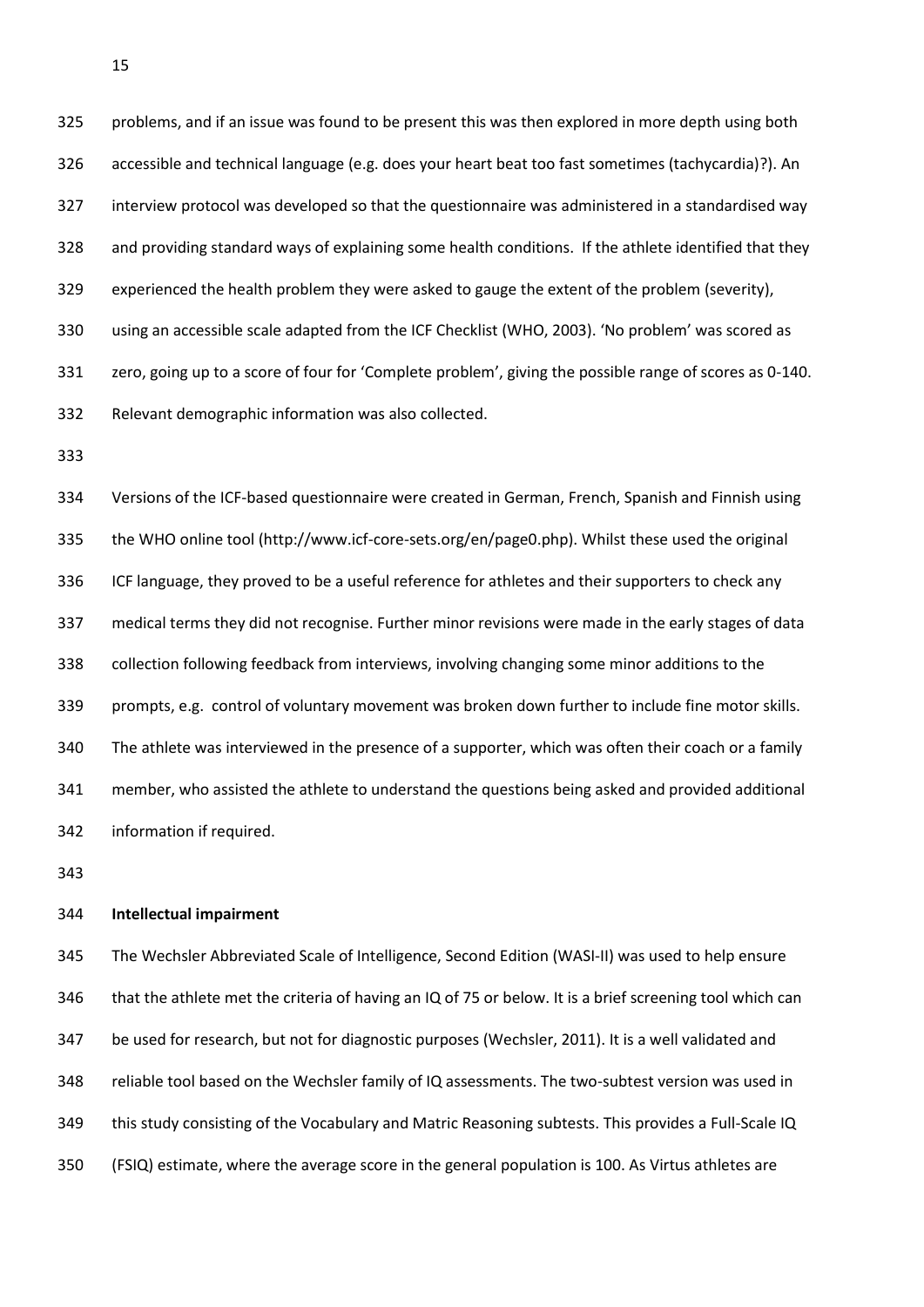required to pass the rigorous eligibility procedure, their FSIQ data was accessed through the Virtus records so it was not necessary to administer the WASI-II to this group.

## **Post-questionnaire interview**

 As part of the field testing to evaluate the ICF-based questionnaire, a short post-questionnaire was administered generating information about the ease of use of the questionnaire.

## **Procedure**

 Event organisers through Virtus, the Special Olympics and Mencap were approached for permission to attend events and were sent details about the research and what would be required. Nine sporting events were attended, including a European event in the Czech Republic and the Virtus Global Games in Brisbane. In addition, 10 clubs and training events were visited in England, France and Hong Kong. Coaches, parents and athletes were approached prior to, and at the events, and given information sheets. If they were interested in taking part a suitable time was arranged to meet them in a private space. After reviewing the information sheet, answering any questions about the research and seeking consent, the athletes were verbally administered the ICF-based questionnaire, followed by the post-interview questionnaire. Non-Virtus athletes were also asked to complete the WASI-II, which they could choose to complete before or after the ICF-based questionnaire. If athletes wanted to participate but were not able to at an event the opportunity to conduct the interview virtually was offered. The WASI-II was always conducted face-to-face, with a translator present if required.

## **Data Analysis**

 Data analysis was conducted using SPSS statistical analysis software, version 23 (IBM Corp, 2015). Additional effect sizes were calculated using formulas in Field (2013). An initial analysis was conducted on the demographic data to check for differences between the three groups. For the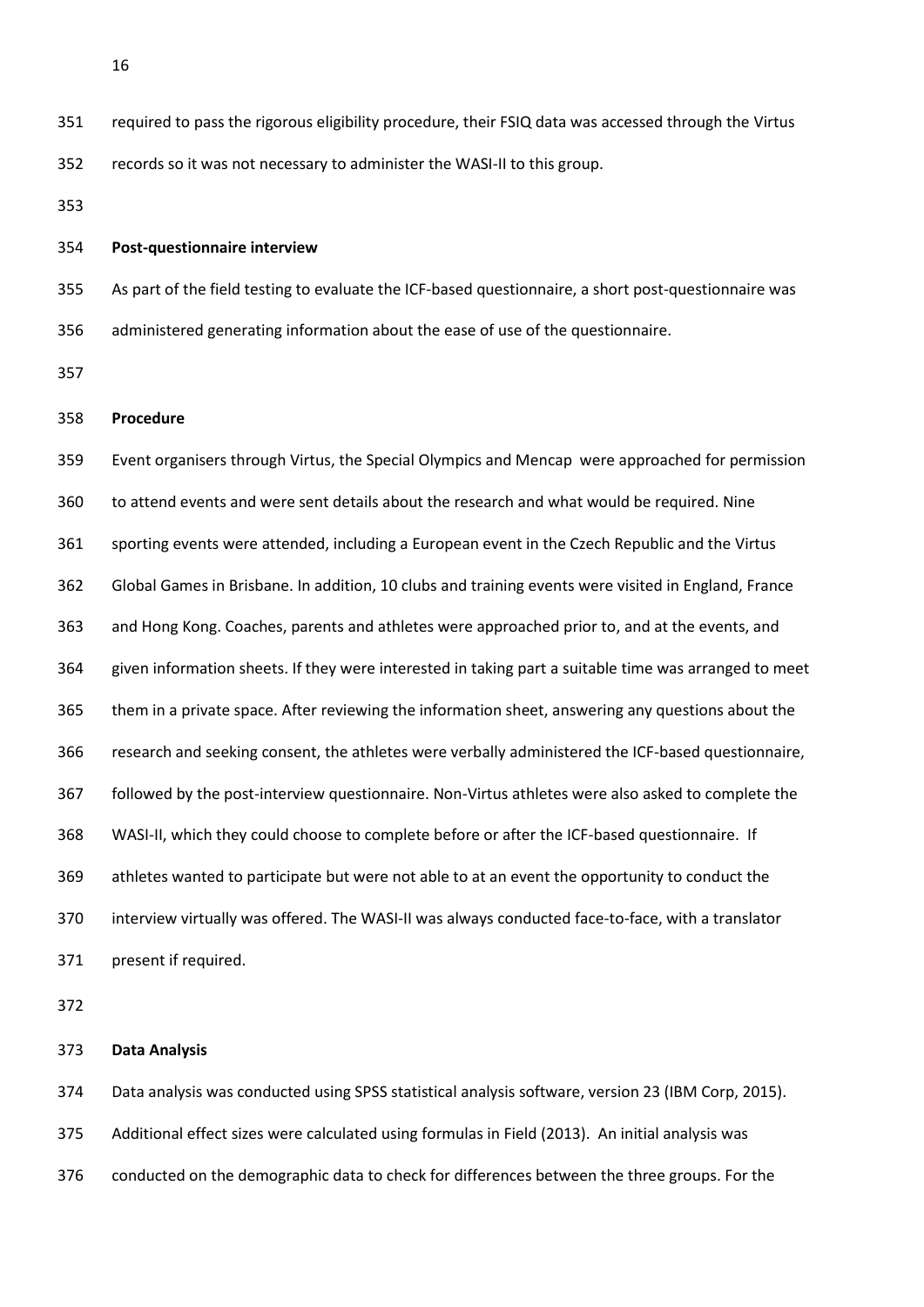categorical variables (gender; health problems; medication; assistive devices) a Pearson Chi-Square was used. For the others (age; years competing) a one-way independent analysis of variance (ANOVA) was used. Where significant results were found, post-hoc pairwise comparisons were conducted to look for differences between the groups. Given the number of potential comparisons, the Bonferroni adjustment was chosen to control for Type 1 errors.

 The reliability of the ICF-based questionnaire was analysed using Cronbach's alpha. The ICF scores were treated as ordinal data, as the difference between the values may not have been equal. Due to this, and the positive skew to the ICF scores, the non-parametric Kruskal-Wallis test was used to analyse the ICF scores by group to test the hypothesis that impairment would vary by group. Pairwise comparisons were conducted on significant effects, to identity what group difference(s)

were driving this. Following Field (2013), Bonferroni-adjusted *p*-values were reported.

 To establish whether there was a difference in IQ between the groups, and therefore whether it should be controlled for, a one-way between participants ANOVA was conducted. Due to the differences in sample sizes, post-hoc comparisons were conducted using Gabriel's procedure (Field, 2013). A multinomial logistic regression was then conducted, with groups as the outcome variable. A power calculation was conducted to determine the necessary sample size, giving a target of 31 athletes in each of the three groups (Field, 2013; N=92). This was calculated using a medium effect size and five potential predictors (IQ, ICF-based questionnaire score, age, gender, and number of years competing). To more directly test the hypothesis that a measure that considers functional impairment (i.e. the ICF-based questionnaire) will be able to better predict group membership than IQ alone, the multinomial logistic regression was conducted using just IQ and ICF score as variables. As the multinomial logistic regression did not include all three possible pairwise comparisons between the groups it was followed by three binary logistic regressions, in which the dependent variable of group was respectively 'Virtus vs. DS', 'Regional vs. DS', and 'Virtus vs. DS'. In each of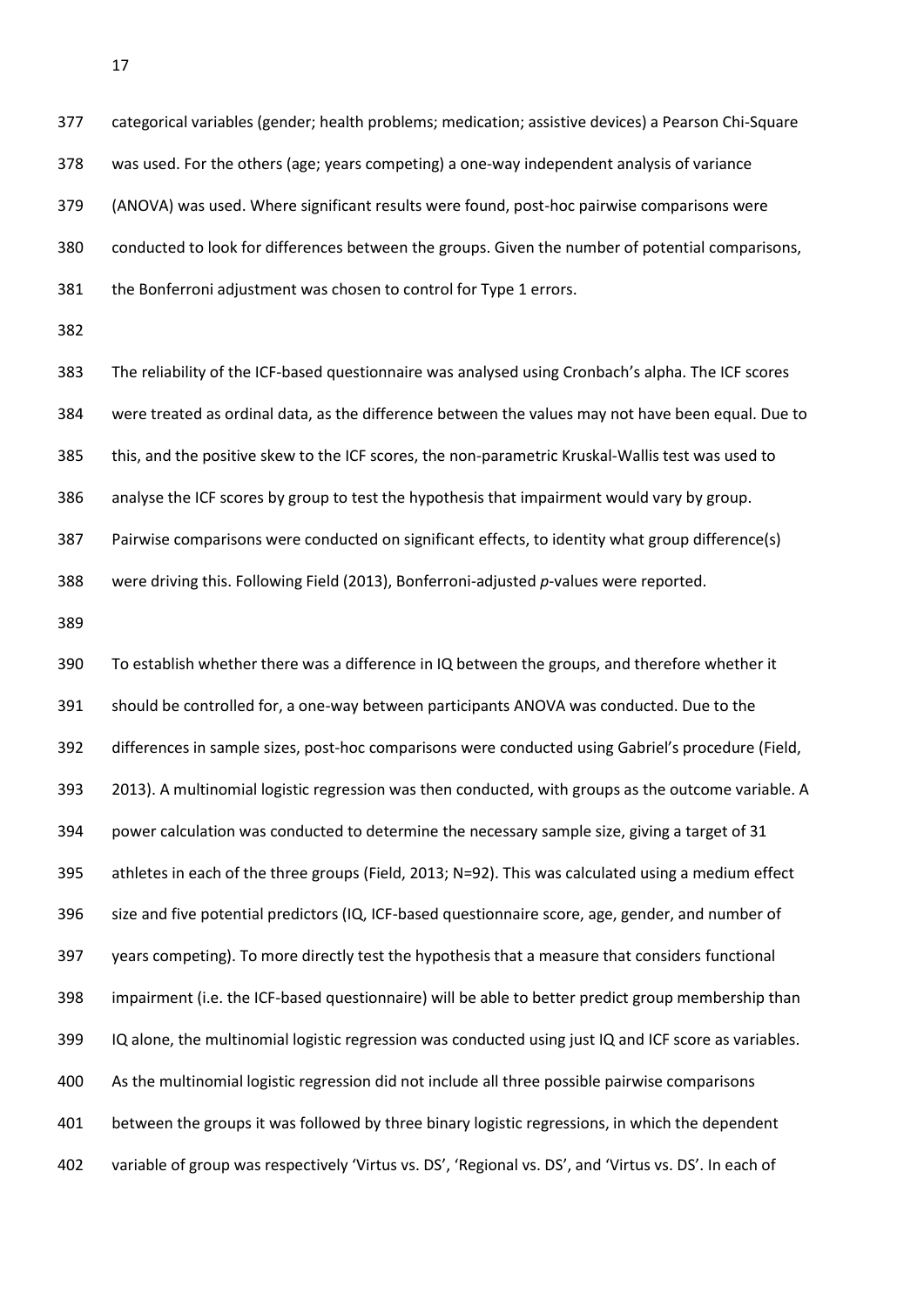these regressions, IQ was entered as the sole predictor in the first model, while IQ and ICF score were both predictors in the second model, such that a significant improvement in model fit from the first to second models would indicate that ICF and IQ together better predicted group membership than IQ alone.

- 
- **Results**
- *Qualitative feedback on the ICF-based questionnaire*
- All athletes completed the full ICF-based questionnaire and post-interview questionnaire The results
- of the post-interview questionnaire showed that in terms of accessibility and the respondent
- experience, the ICF-based questionnaire seemed to work well, and despite the medical terminology
- attached to some of the items, with the additional supporting material, most respondents
- demonstrated a good understanding of the questions. The combination of the interviewer aided by
- 415 the supporter was positive and was inclusive of the athlete with II which was appreciated by them.

#### *Group homogeneity*

 IQ information was missing for four of the Regional athletes and three of the DS athletes. There was no significant difference in gender balance across the three groups (X2 (2, N = 102) = 2.25, p = .325) or across the groups for age (F(2,99) = 1.57, p = .219), number of years competing in their current 421 sport (F(2,99) = 1.21, p = .304), and years competing overall (F(2,99) = .80, p = .452), suggesting the three groups are comparable on these variables.

 

 The use of assistive devices (glasses and hearing aids) significantly differed across the groups, and whether the device could be worn during sport. Post-hoc comparisons found significant results on 427 these variables between the Virtus and other groups for assistive devices. These comparisons also highlighted a greater similarity between the Regional and DS groups when compared with the Virtus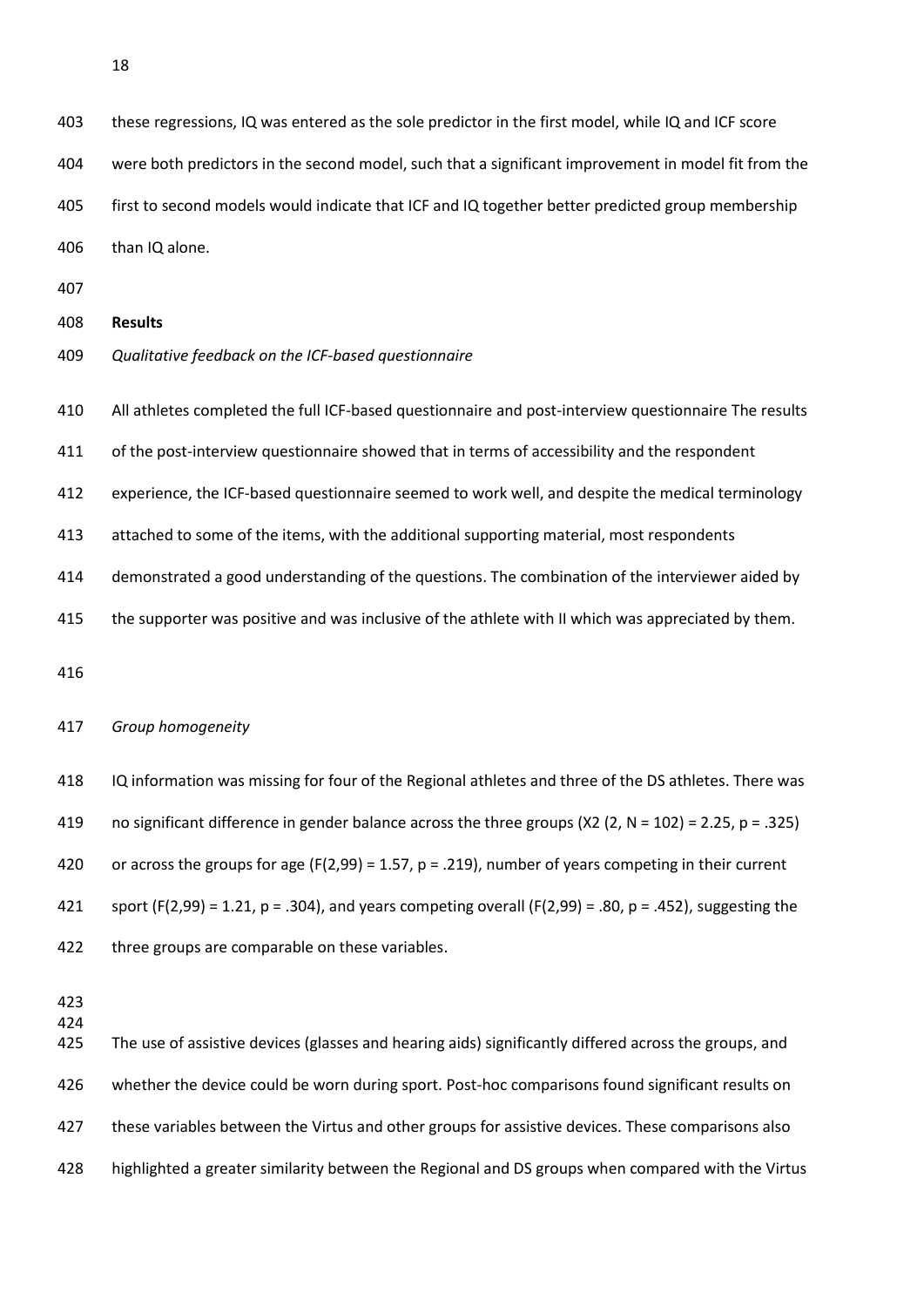group, indicating less reliance on such devices for the Virtus group. Athletes were also asked if they were currently suffering any health problems. Whilst there was a trend for less issues reported in the Virtus group Bonferroni-adjusted post-hoc comparisons showed no significant differences 432 between the groups.<sup>3</sup>

 *Testing hypothesis 1: The hierarchy of competition grouping would be replicated in relation to levels of impairment, such that athletes in the Virtus group would have relatively low level of impairment, compared to the Regional and DS groups.*  Using all 35 problem-related items on the ICF-based questionnaire gave an acceptable internal

 consistency, Cronbach's ɑ = .75 (Field, 2013). This suggested a sum of all the individual item scores (the 'ICF score') could be used in the analysis related to hypothesis 1. As shown in Table 3, the DS group had the largest mean ICF score, and the Virtus group the lowest. The ICF score significantly differed across the groups. Post-hoc comparisons showed a significant difference between the Virtus and DS groups, but no other significant group differences (see Table 3 and Figure 1). It should be noted that the effect sizes indicate a medium to large effect for the Virtus-DS group comparison, but

a small effect for the others.

Table 3

**.** 

 *Comparisons between the three groups of athletes on the ICF-based questionnaire total score, using an independent samples Kruskal-Wallis test, and the effect size (r) of post-hoc comparisons*

| Regional<br><b>DS</b> | 26<br>32 | 8.58(7.57)<br>11.72 (7.49) |           |  |
|-----------------------|----------|----------------------------|-----------|--|
| Total                 | 102      | 8.49 (7.92)                | $14.49**$ |  |

Virtus v Regional -.20

<sup>3</sup> Please refer to Figshare for full analysis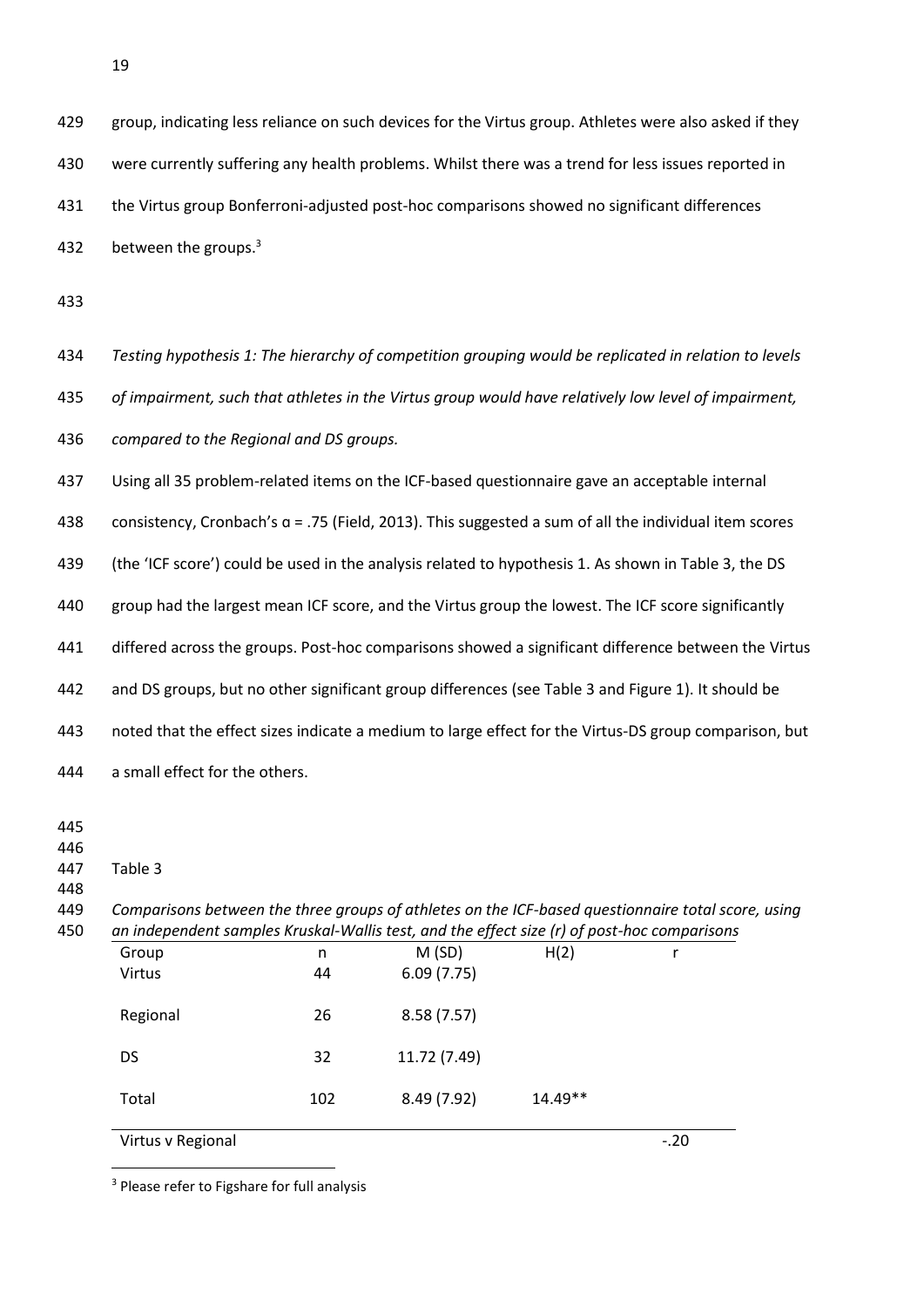|     | Virtus v DS              | $-.44**$ |
|-----|--------------------------|----------|
|     | Regional v DS            | $-.23$   |
| 451 | * $p < .05$ ** $p < .01$ |          |



# 453<br>454

Figure 1 ICF scores across the three groups

*Testing hypothesis 2: ICF scores would be a better predictor of group membership than IQ.*

As shown in Table 4, IQ significantly differed across groups, with post-hoc comparisons revealing

that the DS group had significantly lower IQ than both the Virtus and Regional groups (both *p* <

459 .001), while the Virtus and Regional groups did not significantly differ ( $p = .868$ ).

Table 4

*One-way ANOVA comparisons between the three groups of athletes on IQ*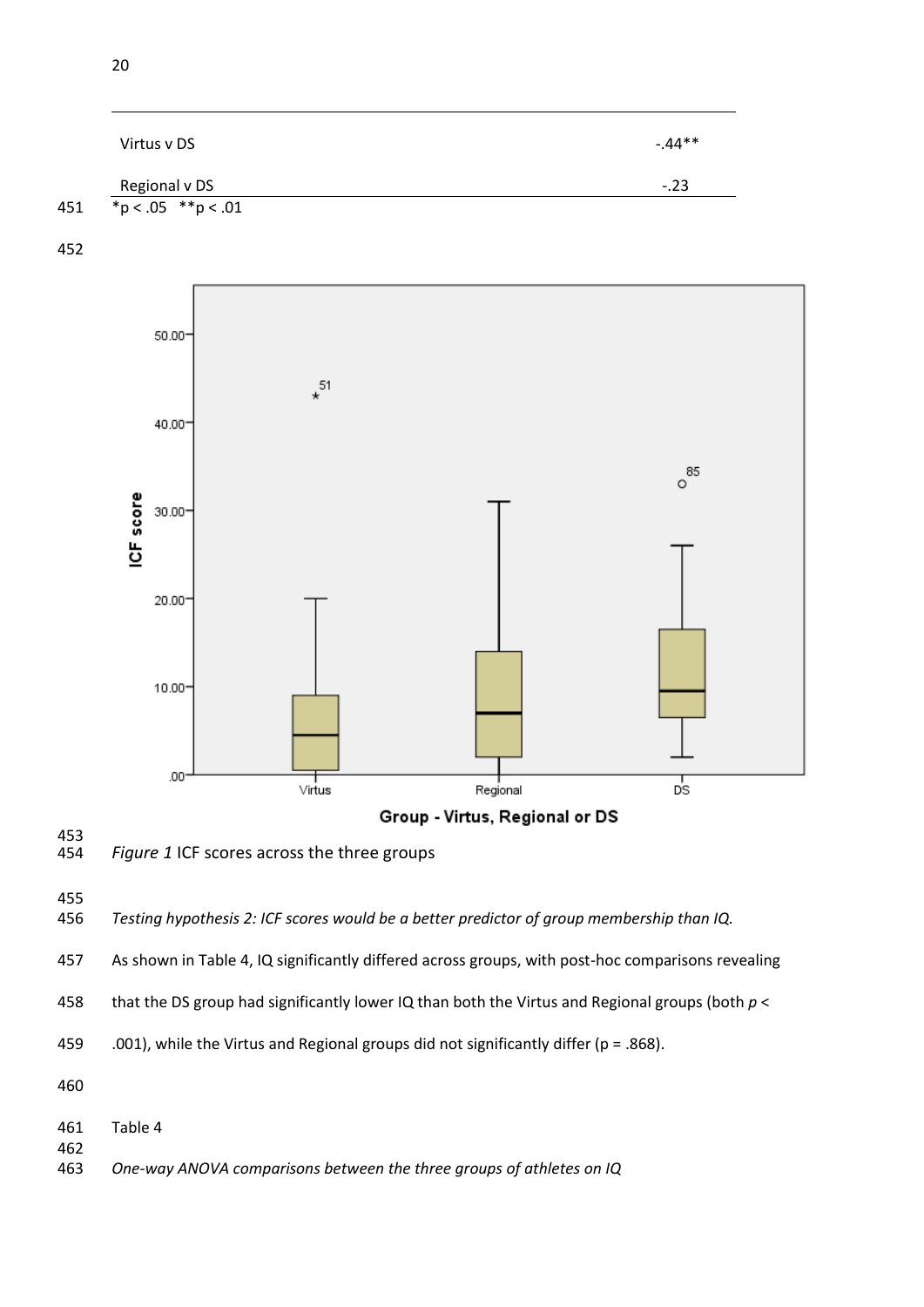| Group                  | n  | M(SD)                                                                                                   | F(2, 68) | $\mathsf{r}$          |       |  |
|------------------------|----|---------------------------------------------------------------------------------------------------------|----------|-----------------------|-------|--|
| Virtus                 | 44 | 62.27 (7.85)                                                                                            |          |                       |       |  |
| Regional               | 22 | 63.68 (8.41)                                                                                            |          |                       |       |  |
| <b>DS</b>              | 29 | 52.76 (7.73)                                                                                            |          |                       |       |  |
| Total                  | 95 | 59.70 (9.14)                                                                                            | $16.13*$ | .26                   |       |  |
|                        |    | * p < .001 r=effect size of post hoc comparisons                                                        |          |                       |       |  |
|                        |    |                                                                                                         |          |                       |       |  |
|                        |    | A multinomial logistic regression was conducted with IQ and ICF score as the predictors and group       |          |                       |       |  |
|                        |    | (Virtus, Regional and DS) as the dependent variable (Table 5). This revealed that, even when IQ was     |          |                       |       |  |
|                        |    | included in the model, ICF score was a significant predictor of group membership, at least with         |          |                       |       |  |
|                        |    | respect to discriminating between the Virtus and DS groups. A significant improvement in fit was        |          |                       |       |  |
|                        |    | found for the binary logistic regressions predicting 'Virtus vs. DS' (X2(1)=5.05, p=.025) and 'Regional |          |                       |       |  |
|                        |    | vs. DS' (X2(1)=3.86, p=.049), but not for the regression predicting 'Virtus vs. Regional' (X2(1)=0.90,  |          |                       |       |  |
| p=.342).               |    |                                                                                                         |          |                       |       |  |
|                        |    |                                                                                                         |          |                       |       |  |
| Table 5                |    |                                                                                                         |          |                       |       |  |
|                        |    | Multinomial logistic regression predicting group membership, with Virtus as the reference group         |          |                       |       |  |
|                        |    |                                                                                                         |          | 95% CI for Odds Ratio |       |  |
|                        |    | b(SE)                                                                                                   | Lower    | Odds Ratio            | Upper |  |
| Regional vs. Virtus    |    |                                                                                                         |          |                       |       |  |
| Intercept              |    | $-2.51(2.18)$                                                                                           |          |                       |       |  |
| Total ICF score        |    | 0.04(0.04)                                                                                              | 0.97     | 1.04                  | 1.12  |  |
| IQ score               |    | 0.02(0.03)                                                                                              | 0.96     | 1.03                  | 1.10  |  |
|                        |    |                                                                                                         |          |                       |       |  |
| DS vs. Virtus          |    |                                                                                                         |          |                       |       |  |
| Intercept              |    | 6.94 (2.20)**                                                                                           |          |                       |       |  |
| <b>Total ICF score</b> |    | $0.09(0.04)$ *                                                                                          | 1.01     | 1.09                  | 1.18  |  |
| IQ score               |    | $-0.14(0.04)$ **                                                                                        | 0.81     | 0.87                  | 0.94  |  |
|                        |    |                                                                                                         |          |                       |       |  |

Amount of variation in the dependent variable explained by the model:  $R^2$  = .30 (Cox & Snell), .34

478 (Nagelkerke).

479 Model X2 (4) = 34.16,  $p < .001$ .

480 \*p < .05 \*\*p <.01

481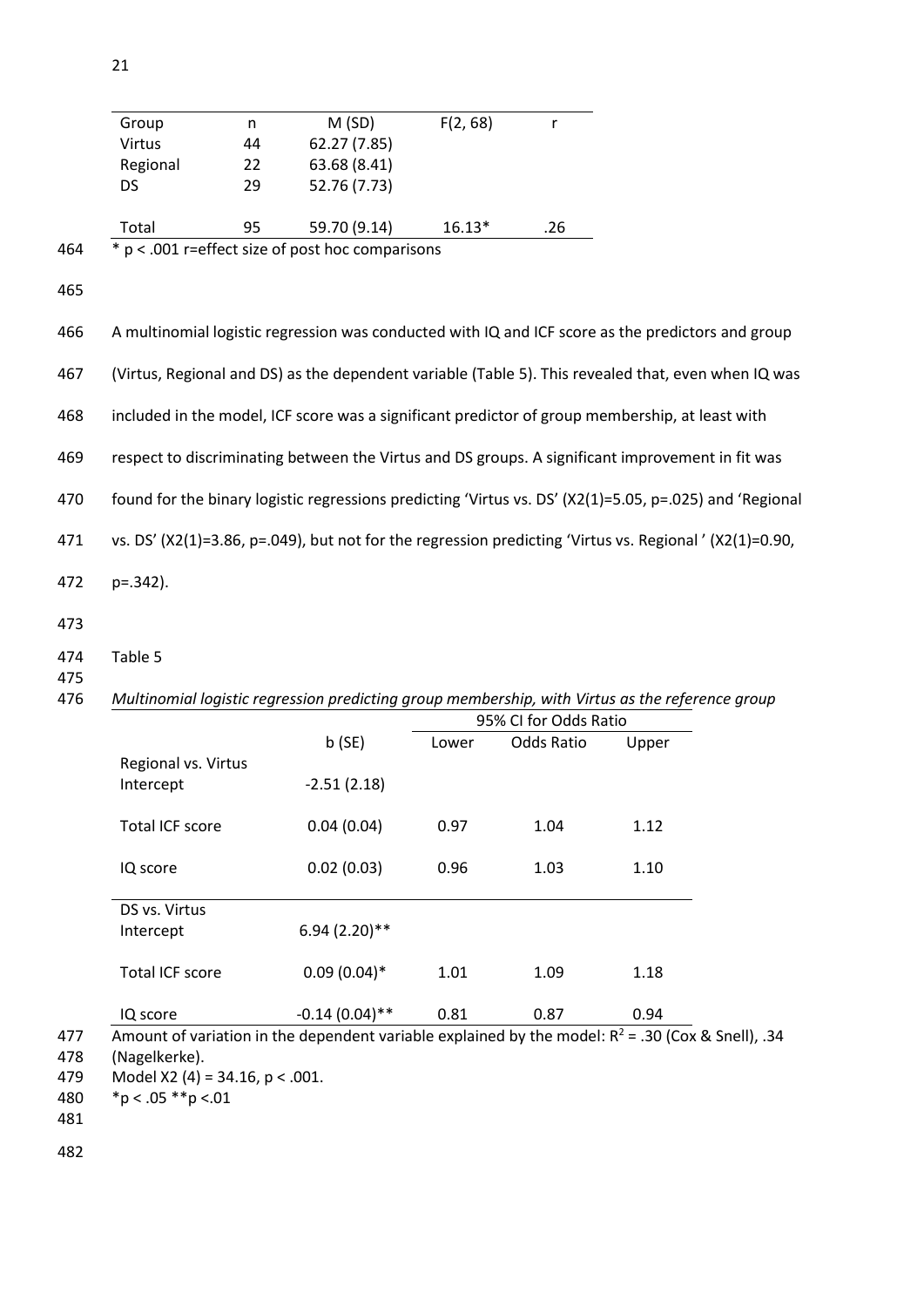## **Discussion**

 The purpose of the two studies was to a) compose an ICF-based questionnaire that represents health impairments commonly associated with II which may impact on sports performance and b) to test the sensitivity and discriminant validity of this new ICF questionnaire, and its ability to predict 488 group membership of three levels of sport competition. The Delphi study suggested a good level of agreement between the expert panel in relation to the health issues to be included. In terms of the administration of the test, involving both the athlete, an informed supporter and, where necessary, a translator, this worked well and feedback from the participants was positive. Despite the quite medical nature of some of the terminology used in the items, the protocol of having standardised, simplified explanations, and the questionnaire being available in several languages certainly facilitated the administration and suggests face validity. The internal robustness of the questionnaire met the required standards to use a total score and the range of scores demonstrated no floor or ceiling effects.

 The hypothesis that the hierarchy of competition grouping would be replicated in relation to levels of impairment, such that athletes in the Virtus group would have relatively low level of impairment, compared to the Regional and DS groups was supported. However, the findings regarding the ICF score discriminating between specific pairs of groups are worth treating somewhat tentatively at this stage, both because the significant findings may be a Type 1 error, as the chances of this have been inflated by multiple comparisons, and because the non-significant finding may be a Type 2 error, arising from the relatively small sample size. Nevertheless, the finding of a distinction between the DS group and Virtus group does seem to be a robust finding and replicates that of Gilderthorp et al. (2018), using the less refined ICF checklist. Whilst significant differences are not proven between all three groups, the order of level of impairment associated with the three competition groupings and likely hierarchy of performance levels is promising.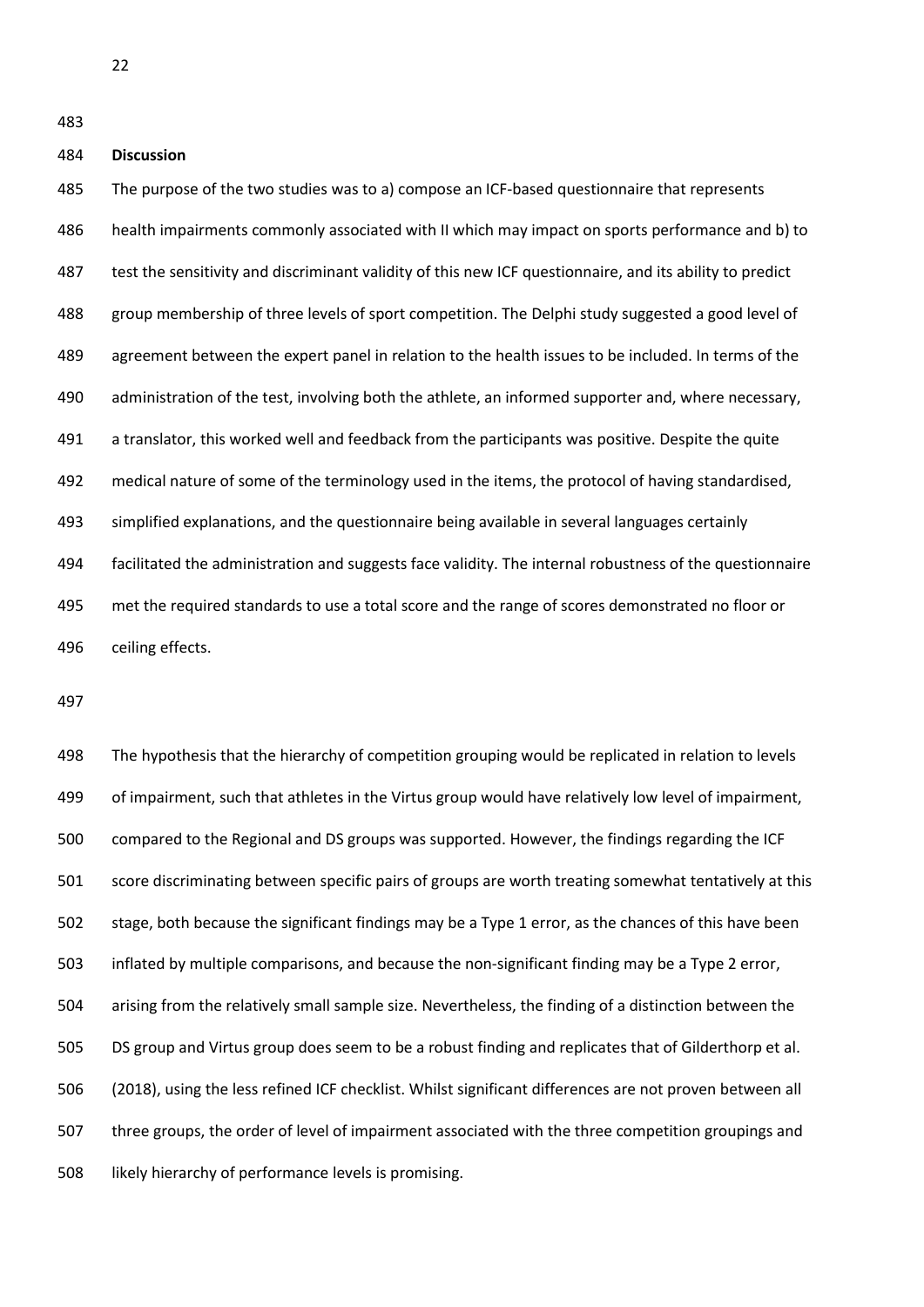510 In order to re-test the assumption that IQ is not related to competition group membership differences in IQ scores between the three groups were examined and there was no significant difference in IQ between the Virtus and the Regional groups, confirming this assumption. That IQ was significantly lower in the DS group is not surprising given that other studies have reported similar findings when comparing participants with DS to those with II and unknown aetiology (e.g. Memisevic & Sinanovic, 2014; Patterson, Rapsey, & Glue, 2013). Research into the early development and cognitive profile of children with DS also suggests that primary cognitive deficits lead to impaired secondary cognitive gains and deterioration in IQ over the developmental timeline (Karmiloff-Smith et al., 2016). As hypothesised ICF total score was found to be a better predictor of group membership than IQ for the Virtus and DS groups. We would also suggest that the overall finding that ICF score is useful in predicting group membership even when IQ is accounted for is robust, and certainty sufficient to justify further research examining the ability of ICF scores to predict the performance of athletes with II.

 Conceptually, it is encouraging that the questionnaire distinguishes between the three groups as hypothesised, albeit reliability needs to be improved. Most important is that the questionnaire reliably distinguishes between the Virtus and the DS groups, as it is equivalence to those athletes with DS which is currently being sought so that athletes with a similar level of functional impairment are grouped with DS athletes in Virtus competitions. In relation to the lack of contrast between the Virtus and Regional groups it is acknowledged that assumptions exist about the membership of those in the Regional group, such as they could not perform at an elite level, which might be an artefact of opportunity and training and not related to their actual potential and related health impairments. In addition, assumptions were made about contextual issues, such that the athlete in the Regional group may have elite potential, but through their financial or cultural situation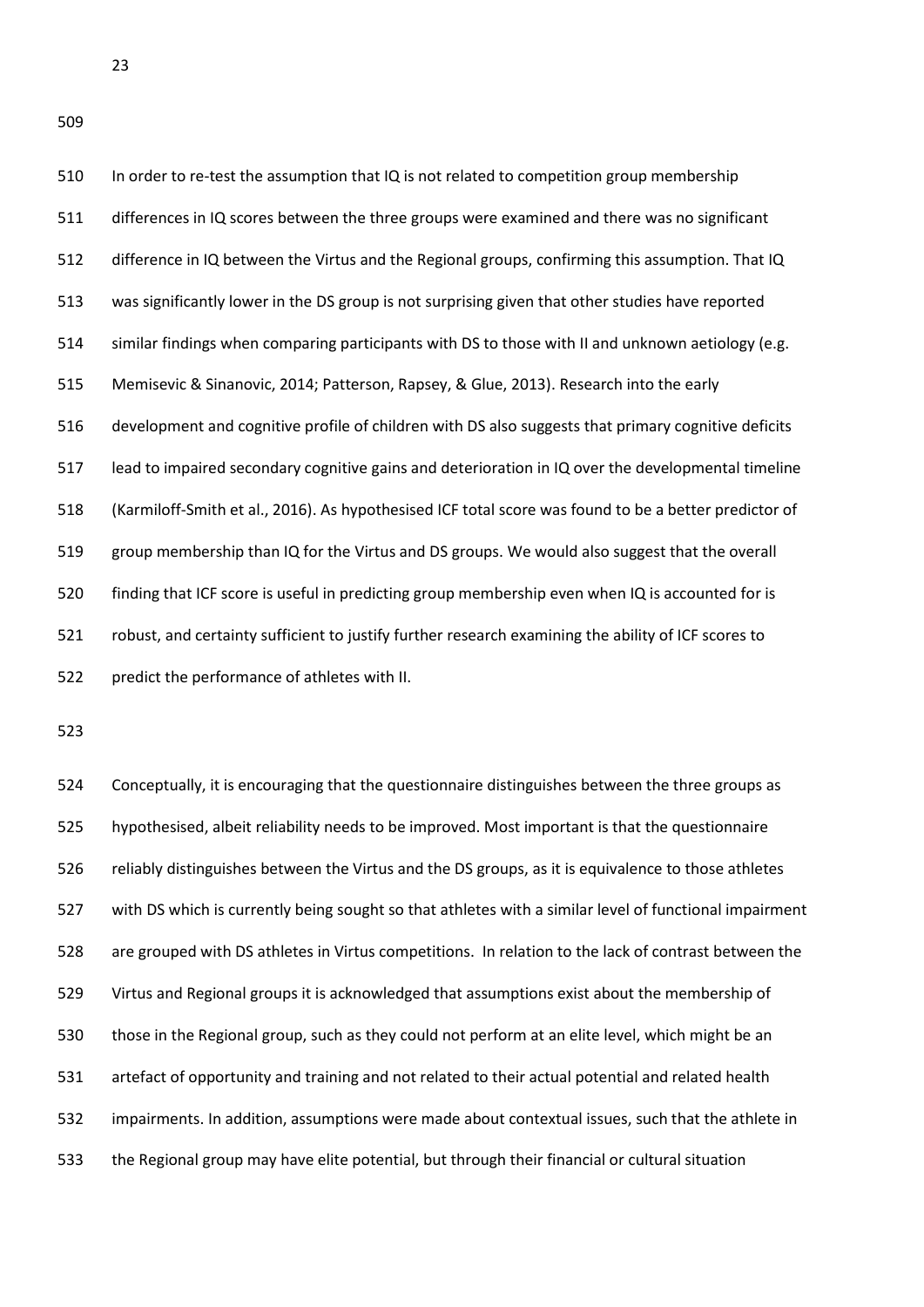advancement to international competition was not possible. This is a limitation which could have been better controlled for by applying stricter entry criteria into this group in relation to time engaged in sport and training history, to screen out athletes who may be early in their careers and their full potential not tested. Future research might concentrate on developing a comparator group of II athletes whose optimal performance levels are known not to reach international standards. Greater variety might also be expected from a non-matched sample and greater control over the selection into this group might have provided a sharper contrast in level of impairment and validity of the implied performance level.

 Further work needs to be completed before a Virtus classification structure can be implemented and cut-off figures confirmed. In terms of the fit with the conceptual model it would be helpful to examine the relationship between the ICF questionnaire and actual sporting performance, as it is expected that there should be a negative correlation between questionnaire scores and sporting performance. Likewise, as another form of construct validity, one might expect a positive relationship between reliable adaptive behaviour measures and the ICF questionnaire, as impaired overall functioning should impact on adaptive behaviour, which also may account for some of the variability found between the association between IQ and adaptive behaviour (Murray, McKenzie, & Murray, 2014).

 Once the reliability of the questionnaire is established and it is judged 'fit for purpose' from a research perspective, various operational hurdles must be surmounted in terms of how it is used in practice. Within Virtus it is expected that all those applying to II2 will come through the II1 eligibility procedures, to confirm the presence of II, and then apply to enter the II2 class, to demonstrate additional significant impairment. One issue is how to safeguard against intentional misrepresentation. One approach, given that the questionnaire aims to identify increased functional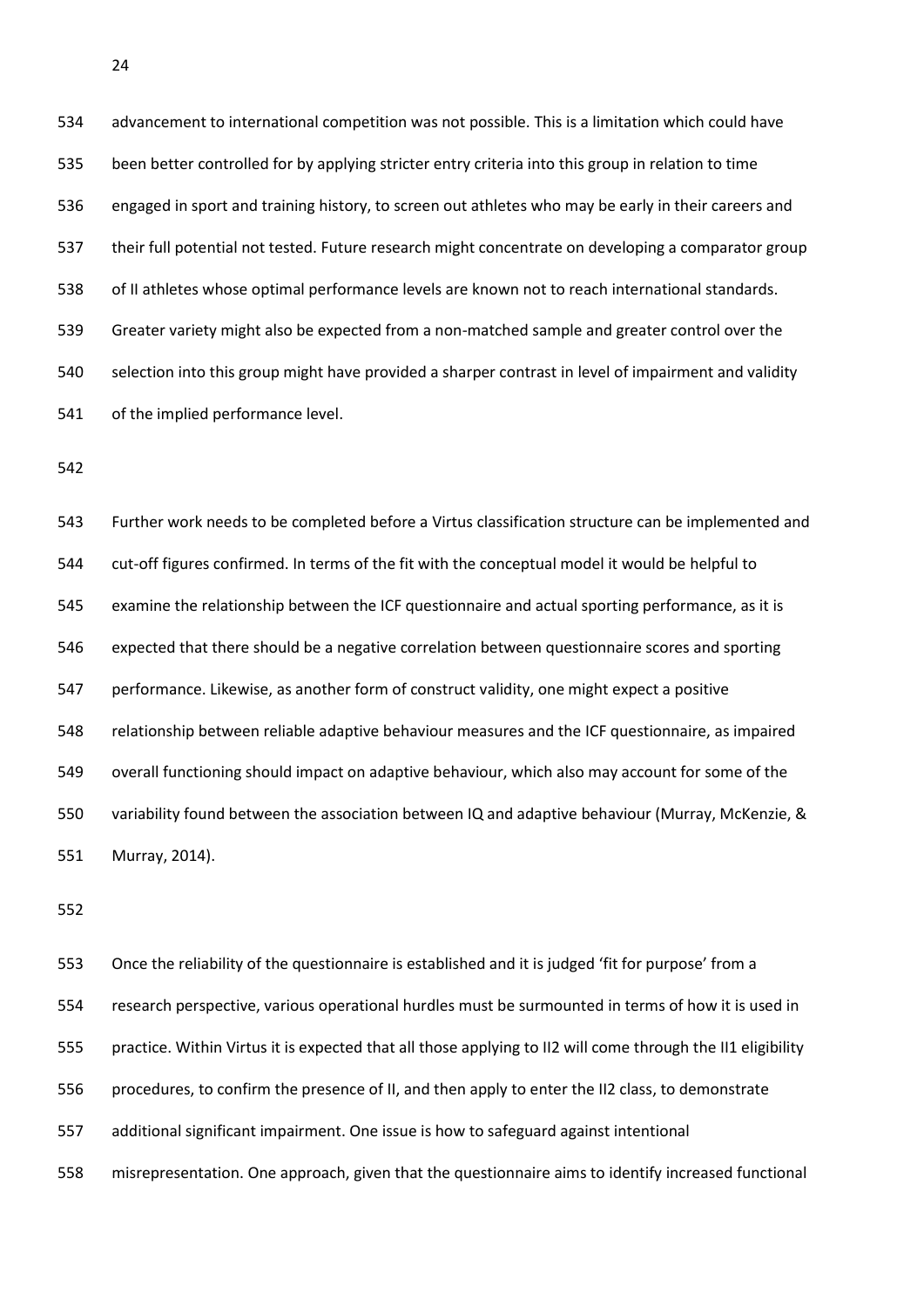impairment through the presence of additional health issues, is to use it as a screening questionnaire, and a confirmatory step of requiring medical proof for those issues identified is included. This could be further enhanced through research using in-competition observation, previous performance records and use of the Virtus eligibility data which all Virtus competitors will have as a consequence of going through II1 eligibility, i.e. IQ and adaptive behaviour data. Other operational challenges lie in the training and quality assurance of assessors and the infrastructure required to operate the system.

 Research is in progress to advance the development of the questionnaire to further test its validity and relationship with sports performance, with the aim of setting cut-off scores to enable the piloting of a wider II2 Virtus class, and as a result invite a wider range of athletes with II to participate in international sport. Once such competition classes are established it will be possible to embark upon the work to establish sport-specific classification procedures consistent with the IPC requirements. As set out in the IPC position statement process-focussed research must develop '*objective, reliable methods for measuring both of the core constructs – impairment and activity limitation'* (Tweedy, & Vanlandewijck, 2011, p267). This paper has set out a conceptual approach to measuring impairment within the context of developing an additional Virtus competition class, further research will look at the utility of this approach in measuring activity limitation. These are incremental steps in a programme of work to establish additional competition classes in Virtus, and in the longer term develop sport-specific approaches to classification suitable for the further expansion of international competition opportunities for athletes with II both within Virtus and IPC sanctioned events.

References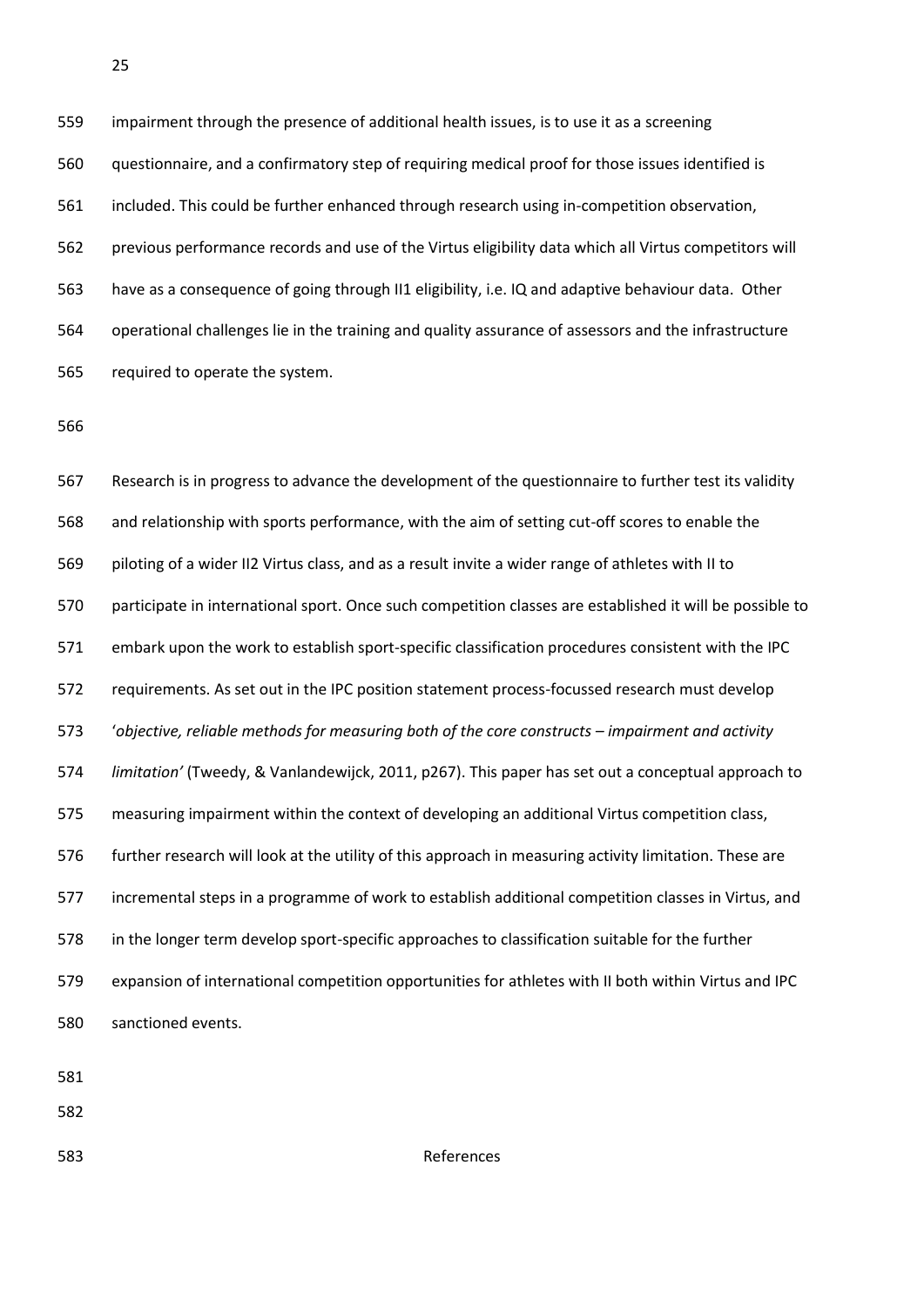|     | American Psychiatric Association. (2015). Diagnostic and statistical manual of mental disorders (5th      |
|-----|-----------------------------------------------------------------------------------------------------------|
| 585 | Ed. update ed.). Arlington, VA: American Psychiatric Association.                                         |
| 586 | Bertelli, M. O., Cooper, S., & Salvador-Carulla, L. (2018). Intelligence and specific cognitive functions |
| 587 | in intellectual disability: Implications for assessment and classification. Current Opinion in            |
| 588 | Psychiatry, 31(2), 88-95.                                                                                 |
| 589 | Brady, S. R. (2015). Utilizing and adapting the delphi method for use in qualitative research.            |
| 590 | International Journal of Qualitative Methods, 14(5), 1609406915621381.                                    |
| 591 | Cerniauskaite, M., Ajovalasit, D., Quintas, R., Alvarez, A., Franceschetti, S., Casazza, M., Leonardi,    |
| 592 | M. (2012). Functioning and disability in persons with epilepsy. American Journal of Physical              |
| 593 | Medicine & Rehabilitation, 91(13), S22-S30.                                                               |
| 594 | Field, A. (2013). Discovering statistics using IBM SPSS statistics, Sage.                                 |
| 595 | Gilderthorp, R., Burns, J., & Jones, F. (2018). Classification and intellectual disabilities: An          |
| 596 | investigation of the factors that predict the performance of athletes with intellectual disability.       |
| 597 | Journal of Clinical Sport Psychology, 12(3), 285-301.                                                     |
| 598 | Johnson, W., Jung, R. E., Colom, R., & Haier, R. J. (2008). Cognitive abilities independent of IQ         |
| 599 | correlate with regional brain structure. Intelligence, 36(1), 18-28.                                      |
| 600 | Karmiloff-Smith, A. (2009). Nativism versus neuroconstructivism: Rethinking the study of                  |
| 601 | developmental disorders. Developmental Psychology, 45(1), 56.                                             |
| 602 | Karmiloff-Smith, A. (2018). Development itself is the key to understanding developmental disorders.       |
| 603 | Thinking developmentally from constructivism to neuroconstructivism (pp. 97-117) Routledge.               |
|     |                                                                                                           |
|     |                                                                                                           |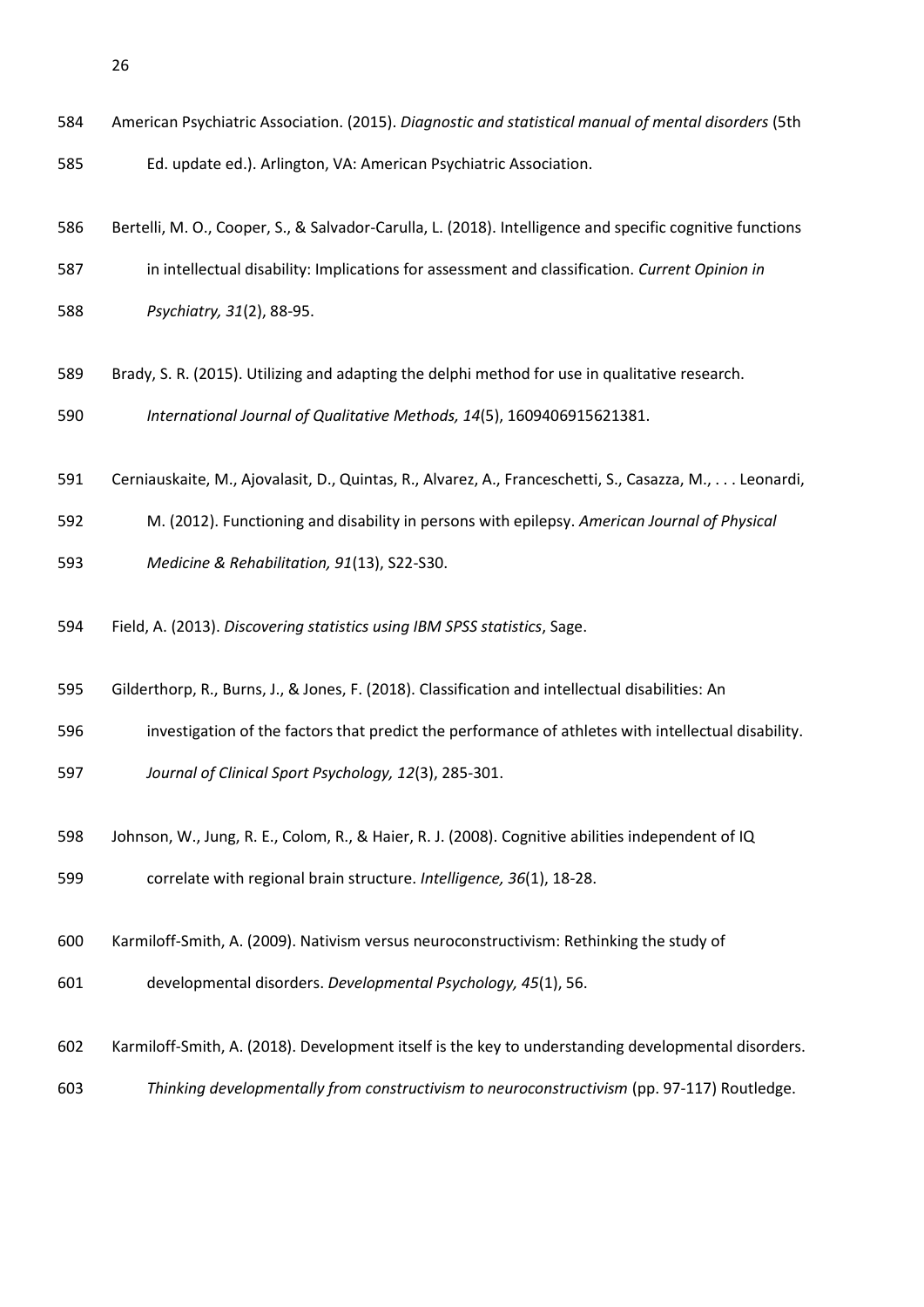| 604 | Karmiloff-Smith, A., Al-Janabi, T., D'Souza, H., Groet, J., Massand, E., Mok, K., Nizetic, D. (2016).  |
|-----|--------------------------------------------------------------------------------------------------------|
| 605 | The importance of understanding individual differences in down syndrome. F1000Research, 5              |
|     |                                                                                                        |
| 606 | Kinnear, D., Morrison, J., Allan, L., Henderson, A., Smiley, E., & Cooper, S. (2018). Prevalence of    |
| 607 | physical conditions and multimorbidity in a cohort of adults with intellectual disabilities with       |
| 608 | and without down syndrome: Cross-sectional study. BMJ Open, 8(2), e018292.                             |
| 609 | doi:10.1136/bmjopen-2017-018292                                                                        |
| 610 | McKenzie, K., Milton, M., Smith, G., & Ouellette-Kuntz, H. (2016). Systematic review of the            |
| 611 | prevalence and incidence of intellectual disabilities: Current trends and issues. Current              |
| 612 | Developmental Disorders Reports, 3(2), 104-115.                                                        |
|     |                                                                                                        |
| 613 | Memisevic, H., & Sinanovic, O. (2014). Executive function in children with intellectual disability-the |
| 614 | effects of sex, level and aetiology of intellectual disability. Journal of Intellectual Disability     |
| 615 | Research, 58(9), 830-837.                                                                              |
| 616 | Misheva, E. (2018). Are neurodevelopmental disorders discrete conditions? Psychologist, 31, 34-37.     |
| 617 | Murray, A., McKenzie, K., & Murray, G. (2014). To what extent does g impact on conceptual,             |
| 618 | practical and social adaptive functioning in clinically referred children? Journal of Intellectual     |
| 619 | Disability Research, 58(8), 777-785. doi:10.1111/jir.12092                                             |
| 620 | Nakken, H., & Vlaskamp, C. (2007). A need for a taxonomy for profound intellectual and multiple        |
| 621 | disabilities. Journal of Policy and Practice in Intellectual Disabilities, 4(2), 83-87.                |
| 622 | Patterson, T., Rapsey, C. M., & Glue, P. (2013). Systematic review of cognitive development across     |
| 623 | childhood in down syndrome: Implications for treatment interventions. Journal of Intellectual          |
|     |                                                                                                        |
| 624 | Disability Research, 57(4), 306-318. doi:10.1111/j.1365-2788.2012.01536.x                              |
|     |                                                                                                        |
|     |                                                                                                        |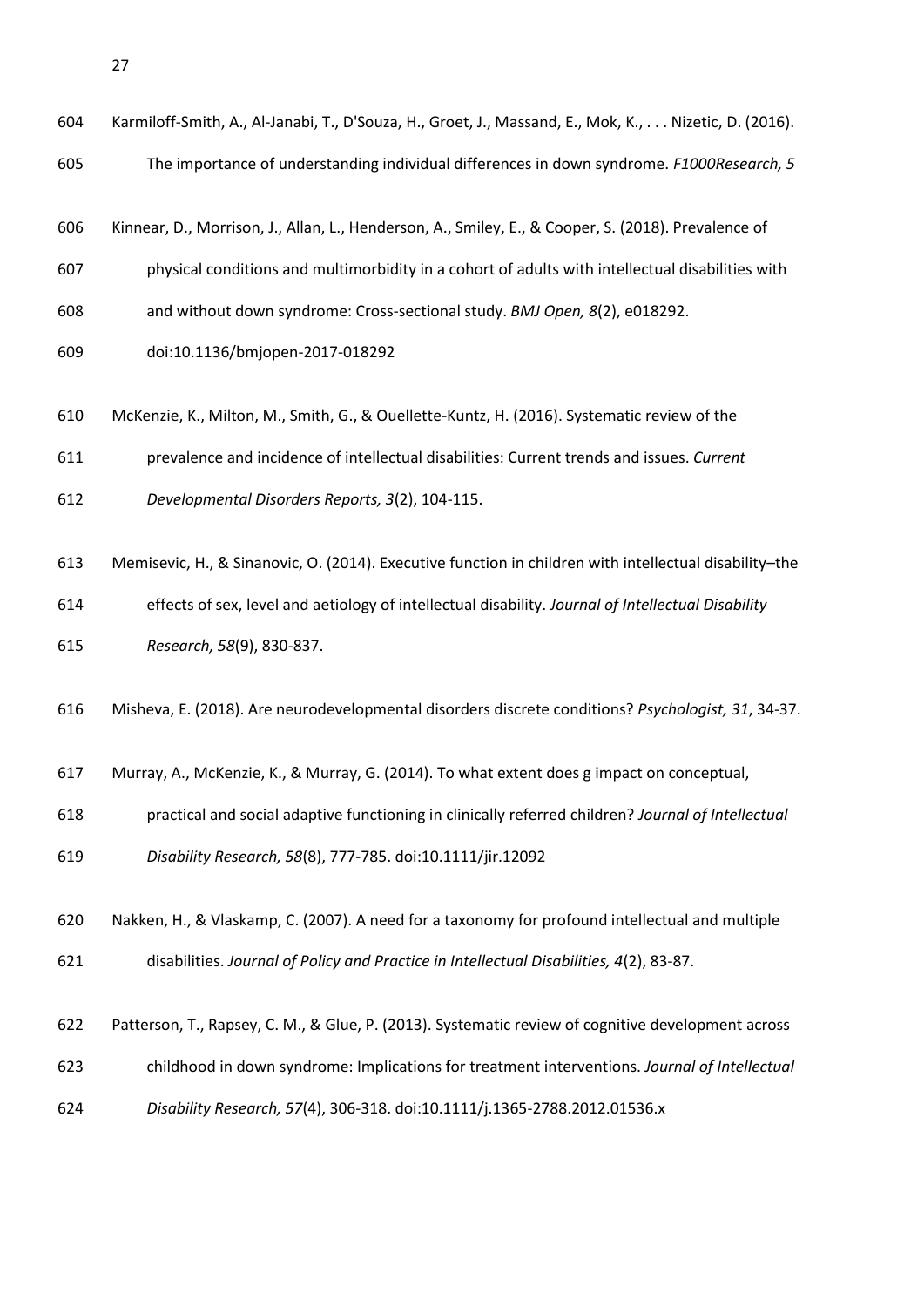| 627 | Rehabil Med, 51(1), 105-117.                                                                            |
|-----|---------------------------------------------------------------------------------------------------------|
| 628 | Simeonsson, R. J. (2009). ICF-CY: A universal tool for documentation of disability. Journal of Policy   |
| 629 | and Practice in Intellectual Disabilities, 6(2), 70-72.                                                 |
| 630 | Stucki, A., Daansen, P., Fuessl, M., Cieza, A., Huber, E., Atkinson, R., Ruof, J. (2004). ICF core sets |
| 631 | for obesity. Journal of Rehabilitation Medicine, 36(0), 107-113.                                        |
| 632 | Tweedy, S. M., & Vanlandewijck, Y. C. (2011). International paralympic committee position stand-        |
| 633 | background and scientific principles of classification in paralympic sport. British Journal of          |
| 634 | Sports Medicine, 45(4), 259-269.                                                                        |
| 635 | Tweedy, S. M. (2002). Taxonomic theory and the ICF: Foundations for a unified disability athletics      |
| 636 | classification. Adapted Physical Activity Quarterly, 19(2), 220-237.                                    |
| 637 | Tweedy, S. M., & Vanlandewijck, Y. C. (2011). International paralympic committee position stand-        |
| 638 | background and scientific principles of classification in paralympic sport. British Journal of          |
| 639 | Sports Medicine, 45(4), 259-269.                                                                        |
| 640 | Ustun, B., Chatterji, S., & Kostanjsek, N. (2004). Comments from WHO for the journal of                 |
| 641 | rehabilitation medicine special supplement on ICF core sets. Journal of Rehabilitation Medicine-        |
| 642 | Supplements, 7-8.                                                                                       |
| 643 | Vale, M. d. C., Pereira-da-Silva, L., Pimentel, M. J., Marques, T. N., Rodrigues, H., Cunha, G.,        |
| 644 | Simeonsson, R. J. (2017). Classifying functioning of children and adolescents with intellectual         |
| 645 | disability: The utility of the international classification of functioning, disability and health for   |
|     |                                                                                                         |
|     |                                                                                                         |
|     |                                                                                                         |
|     |                                                                                                         |

Selb, M., Escorpizo, R., Kostanjsek, N., Stucki, G., ÜSTüN, B., & Cieza, A. (2015). A guide on how to

develop an international classification of functioning, disability and health core set. *Eur J Phys*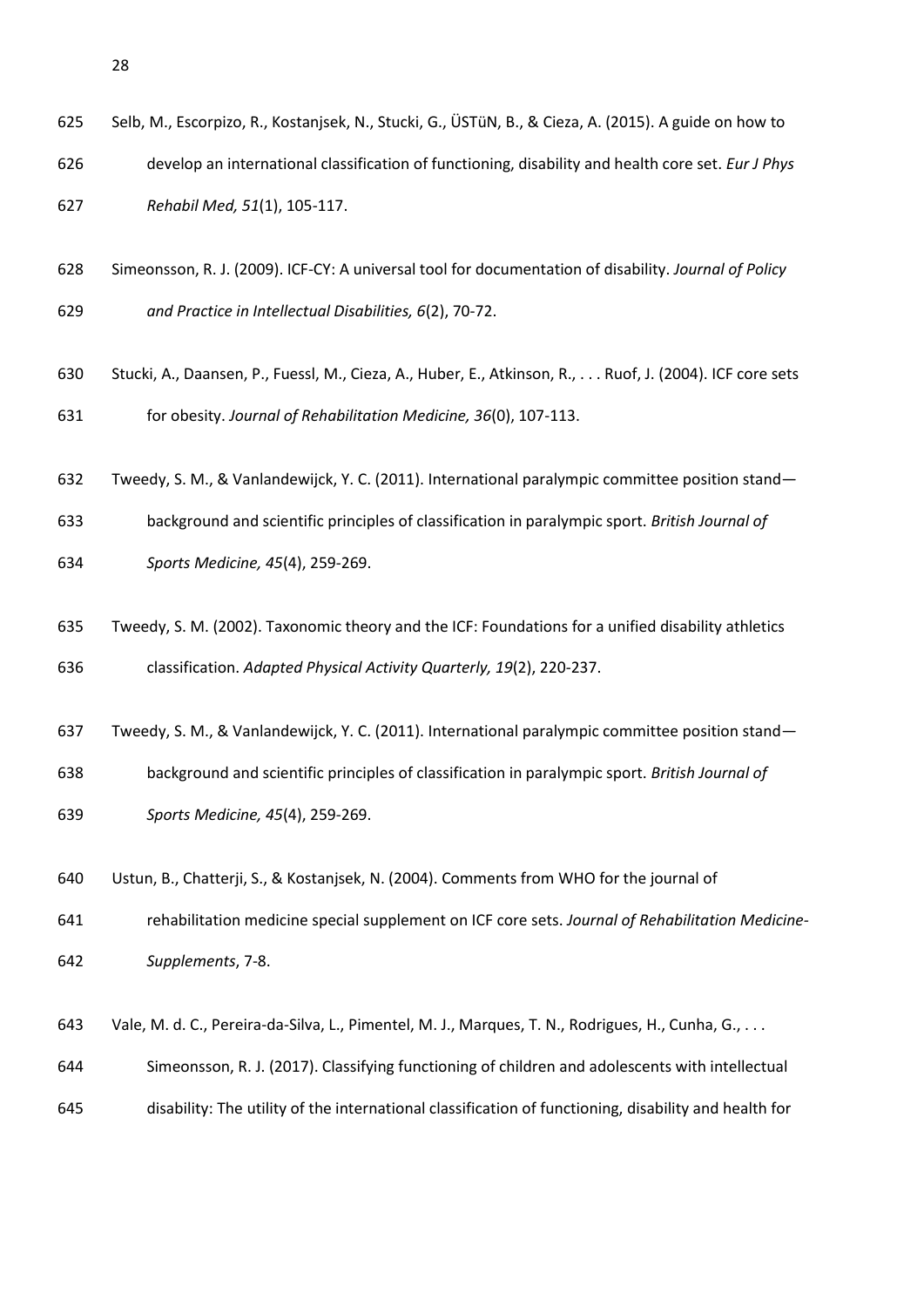children and youth. *Journal of Policy and Practice in Intellectual Disabilities, 14*(4), 285-292.

doi:10.1111/jppi.12199

- Van Biesen, D., Burns, J., Mactavish, J. J., Van de Vliet, P. & Vanlandewijck, Y. C. (2020). Conceptual model of sport-specific classification for para-athletes with intellectual impairment. *Journal of Sports Sciences, [to be completed if accepted].*
- Van Biesen, D., Mactavish, J. J., & Vanlandewijck, Y. C. (2014). Comparing technical proficiency of
- elite table tennis players with intellectual disability: Simulation testing versus game play 1.
- *Perceptual & Motor Skills, 118*(2), 608-621.
- Van Biesen, D., Mactavish, J., Kerremans, J., & Vanlandewijck, Y. C. (2016). Cognitive predictors of
- performance in well-trained table tennis players with intellectual disability. *Adapted Physical*
- *Activity Quarterly, 33*(4), 324-337.
- Wechsler, D. (2011). *WASI-II: Wechsler abbreviated scale of intelligence* PsychCorp.
- Whitaker, S. (2015). How accurate are modern IQ tests at categorising people as
- ID or non ID? *Clinical Psychology Forum, 260*, 49-53.
- World Health Organisation. (2003). ICF checklist version 2.1a, clinical form for international
- classification of functioning, disability and health. retrieved
- from: [https://www.who.int/classifications/icf/icfchecklist.pdf?ua=1#:~:text=The%20ICF%20Che](https://www.who.int/classifications/icf/icfchecklist.pdf?ua=1#:~:text=The%20ICF%20Checklist%20is%20a,ICF%20or%20ICF%20Pocket%20version.)
- [cklist%20is%20a,ICF%20or%20ICF%20Pocket%20version.](https://www.who.int/classifications/icf/icfchecklist.pdf?ua=1#:~:text=The%20ICF%20Checklist%20is%20a,ICF%20or%20ICF%20Pocket%20version.) July, 2020.
- World Health Organisation. (2004). *ICD-10 : International statistical classification of diseases and*
- *related health problems : Tenth revision,* (2nd ed.). Geneva: World Health Organisation.
- World Health Organisation. (2011). *World report on disability 2011*. Geneva: World Health
- Organisation.